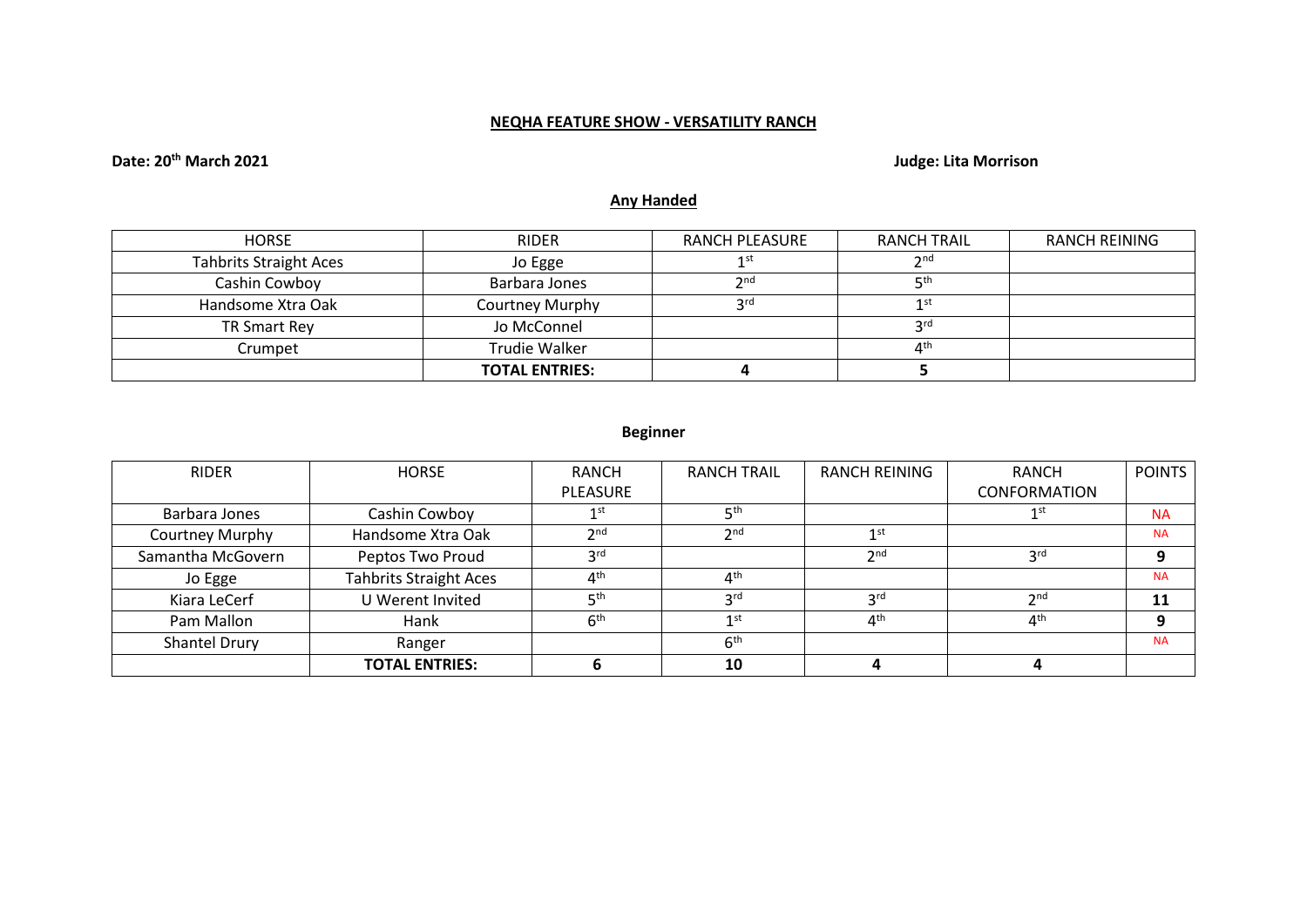#### **Amateur**

| <b>RIDER</b>          | <b>HORSE</b>              | RANCH                                                                                                             | <b>RANCH TRAIL</b> | RANCH REINING   | RANCH CONFORMATION | <b>POINTS</b> |
|-----------------------|---------------------------|-------------------------------------------------------------------------------------------------------------------|--------------------|-----------------|--------------------|---------------|
|                       |                           | PLEASURE                                                                                                          |                    |                 |                    |               |
| <b>Trace Paterson</b> | QXH Bedazzled             | 1 st                                                                                                              | 2nd                | 1st             | 2 <sub>nd</sub>    |               |
| Sarah Curtis          | Sophisticated Hick        | $\mathsf{\small \mathsf{\small \mathsf{\small \mathsf{\small \mathsf{\small \mathsf{\small \mathsf{\tiny{}}}}}}}$ | 2rd                | 2 <sub>nd</sub> | 2rd                |               |
| Maria Jackson         | Mornjet Make Me Sum Cash  | 2rd                                                                                                               | 1 <sup>st</sup>    | <b>2rd</b>      | 1st                | 10            |
| Maria Jackson         | <b>Gesta Silver Touch</b> | ⊿th                                                                                                               | ⊿th                |                 |                    | <b>NA</b>     |
|                       | <b>TOTAL ENTRIES:</b>     |                                                                                                                   |                    |                 |                    |               |

## **Select Amateur**

| <b>RIDER</b>     | <b>HORSE</b>                  | RANCH                | RANCH TRAIL                   | RANCH REINING   | RANCH CONFORMATION | <b>POINTS</b> |
|------------------|-------------------------------|----------------------|-------------------------------|-----------------|--------------------|---------------|
|                  |                               | <b>PLEASURE</b>      |                               |                 |                    |               |
| Jo Egge          | <b>Tahbrits Straight Aces</b> | 1 <sub>st</sub>      | $\mathbf{\Delta}^{\text{th}}$ |                 |                    | <b>NA</b>     |
| Peppys Lil Rebel | Sandi Webb                    | $\mathsf{\gamma}$ nd | 1st                           | 2rd             | 1 S I              |               |
| Radical Jetstar  | Penny Webb                    | ord                  | 2 <sub>nd</sub>               | 1st             | 2rd                |               |
| Dawn OReilly     | Jacs Lil Dove                 | $\Lambda$ th         | 2rd                           | 2 <sub>nd</sub> | 2 <sub>nd</sub>    |               |
|                  | <b>TOTAL ENTRIES:</b>         |                      |                               |                 |                    |               |

### **Junior Horse**

| HORSE              | <b>RIDER</b>          | RANCH           | <b>RANCH TRAIL</b>                                                                                 | RANCH REINING                  | RANCH CONFORMATION | POINTS    |
|--------------------|-----------------------|-----------------|----------------------------------------------------------------------------------------------------|--------------------------------|--------------------|-----------|
|                    |                       | PLEASURE        |                                                                                                    |                                |                    |           |
| Peppys Lil Rebel   | Sandi Webb            | 1 st            | 1st                                                                                                | 1st                            | 1st                |           |
| Jacs Lil Dove      | Dawn OReilly          | <b>つnd</b>      | 2rd                                                                                                | 2 <sub>nd</sub>                | 2nd                | 10        |
| Sophisticated Hick | Sarah Curtis          | <b>2rd</b>      | $\mathsf{\small \mathsf{\small \mathsf{\small \mathsf{\small \mathsf{\small \mathsf{\tiny{}}}}}}}$ | <b>ord</b>                     | <b>2rd</b>         |           |
| Gesta Silver Touch | Maria Jackson         | 4 <sup>th</sup> | 4 <sup>th</sup>                                                                                    |                                |                    | <b>NA</b> |
| Pikachu            | Kirsty Ashford        |                 |                                                                                                    | $\mathbf{\Lambda}^{\text{th}}$ |                    | <b>NA</b> |
|                    | <b>TOTAL ENTRIES:</b> |                 |                                                                                                    |                                |                    |           |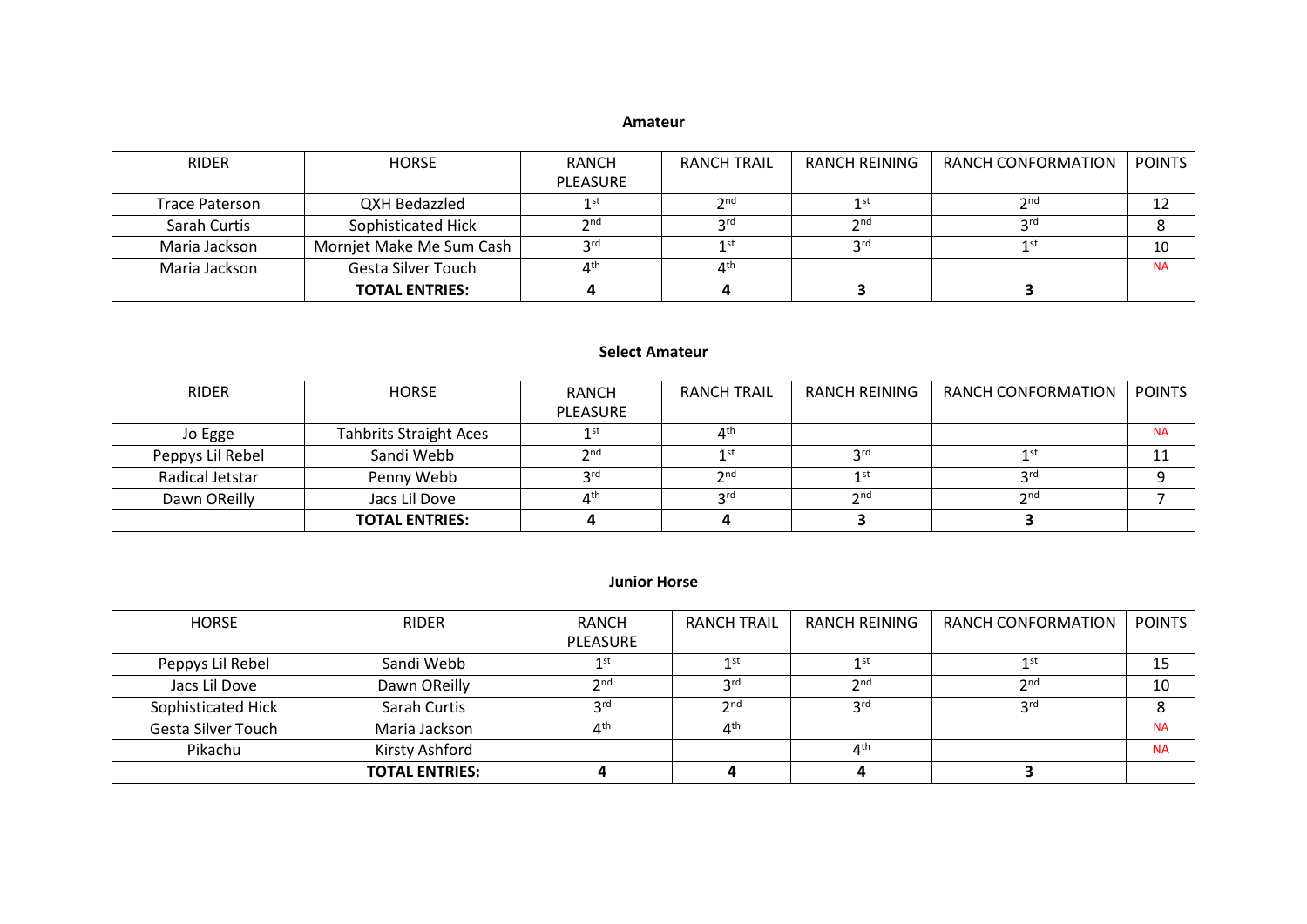## **Senior Horse**

| <b>HORSE</b>                | <b>RIDER</b>          | RANCH                          | <b>RANCH TRAIL</b> | RANCH REINING   | RANCH CONFORMATION | <b>POINTS</b> |
|-----------------------------|-----------------------|--------------------------------|--------------------|-----------------|--------------------|---------------|
|                             |                       | <b>PLEASURE</b>                |                    |                 |                    |               |
| <b>SSP Elegant Lady</b>     | Allan Briskey         | 1 st                           | 3 <sup>rd</sup>    | 6 <sup>th</sup> | 5 <sup>th</sup>    | 13            |
| <b>TR Smart Rey</b>         | Jo McConnel           | 2 <sub>nd</sub>                | 4 <sup>th</sup>    | 5 <sup>th</sup> | 1st                | 16            |
| Cee N Something Hot         | Sue Williams          | <b>2rd</b>                     | 5 <sup>th</sup>    | 1 <sup>st</sup> | 2 <sub>nd</sub>    | 17            |
| Miss Boston Swade           | Connie Froebel        | $\mathbf{\Lambda}^{\text{th}}$ | 1 <sup>st</sup>    | 3 <sup>rd</sup> | 3 <sup>rd</sup>    | 17            |
| QXH Bedazzled               | <b>Trace Paterson</b> | ςth                            |                    | 4 <sup>th</sup> | 6 <sup>th</sup>    |               |
| Mornjet Make Me Sum Cash    | Maria Jackson         | 6 <sup>th</sup>                | 2 <sub>nd</sub>    | 2 <sup>nd</sup> | 4 <sup>th</sup>    | 14            |
| <b>Hicks Spinin Playboy</b> | Faye Porter           |                                | 6 <sup>th</sup>    |                 |                    | <b>NA</b>     |
|                             | <b>TOTAL ENTRIES:</b> |                                | ь                  |                 |                    |               |

## **All Age**

| <b>HORSE</b>                | <b>RIDER</b>          | <b>RANCH</b>    | <b>RANCH TRAIL</b> | <b>RANCH REINING</b> | <b>RANCH CONFORMATION</b> | <b>POINTS</b> |
|-----------------------------|-----------------------|-----------------|--------------------|----------------------|---------------------------|---------------|
|                             |                       | <b>PLEASURE</b> |                    |                      |                           |               |
| TR Smart Rey                | Jo McConnel           | 1 <sup>st</sup> | 2 <sub>nd</sub>    |                      | 1st                       | 16            |
| Another Pepto               | Michelle Garratt      | 2 <sub>nd</sub> | 4 <sup>th</sup>    |                      |                           | <b>NA</b>     |
| Cee N Somethin Hot          | Sue Williams          | 3 <sup>rd</sup> | 6 <sup>th</sup>    | 3 <sup>rd</sup>      | 2nd                       | 13            |
| In She All Sugar            | Michelle Garratt      | 4 <sup>th</sup> |                    |                      |                           | <b>NA</b>     |
| Mornjet Make Me Sum Cash    | Maria Jackson         | 5 <sup>th</sup> |                    | 4 <sup>th</sup>      | 4 <sup>th</sup>           | 8             |
| Mooredun Smart Lil Chic     | Neil Green            | 6 <sup>th</sup> |                    | 1 <sup>st</sup>      | 3 <sup>rd</sup>           | 11            |
| SSP Elegant Lady            | Allan Briskey         |                 | $1$ st             | 2 <sub>nd</sub>      | 5 <sup>th</sup>           | 13            |
| <b>Hicks Spinin Playboy</b> | Faye Ramsey           |                 | 3 <sup>rd</sup>    | 5 <sup>th</sup>      |                           | <b>NA</b>     |
| Sophisticated Hick          | Sarah Curtis          |                 | 5 <sup>th</sup>    | 6 <sup>th</sup>      | 6 <sup>th</sup>           |               |
|                             | <b>TOTAL ENTRIES:</b> | 8               | 8                  |                      |                           |               |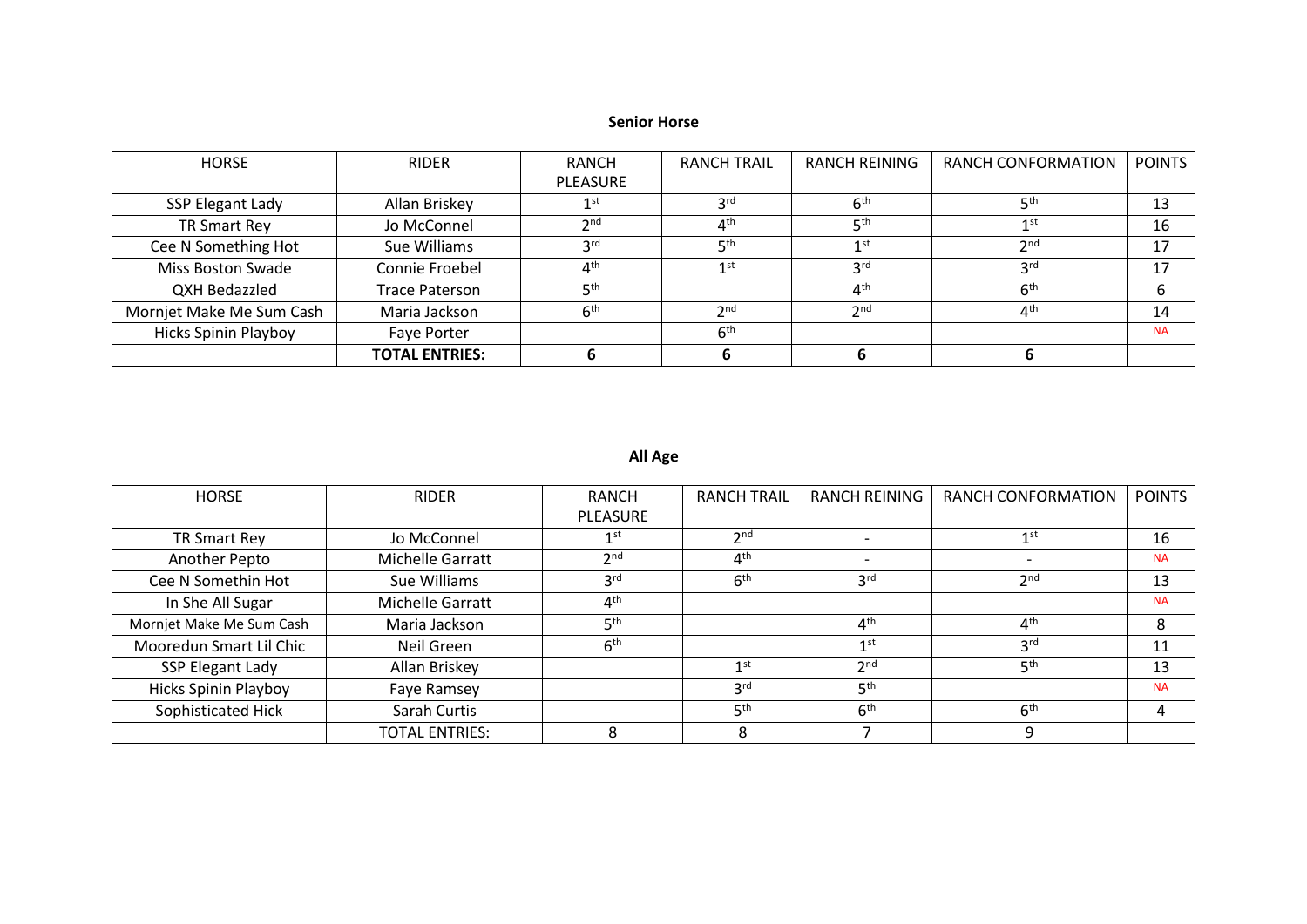### **PERFORMANCE Ranch Riding**

29 **CLASS:** Any handed

|             | <b>PLACING</b> | <b>HORSE</b>      | <b>RIDER</b>         | <b>POINTS</b> |
|-------------|----------------|-------------------|----------------------|---------------|
| Back Number |                |                   |                      |               |
| 225         |                | Handsome Xtra Oak | Courtney Murphy      |               |
| 265         |                | Cashin Cowboy     | Barbara Jones        |               |
|             |                |                   | <b>TOTAL ENTRIES</b> |               |

#### 30 **CLASS:** Beginner

|                    | <b>PLACING</b> | <b>HORSE</b>      | <b>RIDER</b>           | <b>POINTS</b> |
|--------------------|----------------|-------------------|------------------------|---------------|
| <b>Back Number</b> |                |                   |                        |               |
| 265                |                | Cashin Cowboy     | Barbara Jones          | 5             |
| 225                | 2              | Handsome Xtra Oak | <b>Courtney Murphy</b> | 4             |
| 207                | 3              | U Werent Invited  | Kiara Le Cerf          | 3             |
| 126                | 4              | Hank              | Pam Mallon             | $\mathcal{P}$ |
| 254                | 5              | Peptos Two Proud  | Samantha McGovern      | 1             |
|                    |                |                   | <b>TOTAL ENTRIES</b>   | 5             |

#### 32a **CLASS:** Amateur

|             | <b>PLACING</b> | <b>HORSE</b>       | <b>RIDER</b>         | <b>POINTS</b> |
|-------------|----------------|--------------------|----------------------|---------------|
| Back Number |                |                    |                      |               |
| 232         |                | QXH Bedazzled      | Trace Paterson       | 2             |
| 154         |                | Sophisticated Hick | Sarah Curtis         |               |
|             |                |                    | <b>TOTAL ENTRIES</b> | າ             |

32b CLASS: Select Amateur

|             | <b>PLACING</b> | <b>HORSE</b>             | <b>RIDER</b>         | <b>POINTS</b> |
|-------------|----------------|--------------------------|----------------------|---------------|
| Back Number |                |                          |                      |               |
| 183         |                | Radical Jetstar          | Penelope Webb        | 2             |
| 166         |                | <b>Gentle Persuation</b> | Debbie Baker         |               |
|             |                |                          | <b>TOTAL ENTRIES</b> |               |

### 33a **CLASS:** Junior Horse

Back Number

| <b>PLACING</b> | <b>HORSE</b>       | <b>RIDER</b>         | <b>POINTS</b> |
|----------------|--------------------|----------------------|---------------|
|                | Sophisticated Hick | <b>Sarah Curtis</b>  |               |
|                |                    | <b>TOTAL ENTRIES</b> |               |

#### 33b **CLASS:** Senior Horse

154 1

|                    | <b>PLACING</b> | <b>HORSE</b>               | <b>RIDER</b>                | <b>POINTS</b> |
|--------------------|----------------|----------------------------|-----------------------------|---------------|
| <b>Back Number</b> |                |                            |                             |               |
| 155                |                | Cee N Somethin Hot         | Sue Williams                | 4             |
| 256                | 2              | <b>TR Smart Rev</b>        | Jo McConnel                 | 3             |
| 232                | 3              | QXH Bedazzled (PHAA 17397) | Trace Paterson (PHAA 12118) | 2             |
| 166                | 4              | <b>Gentle Persuation</b>   | Debbie Baker                | 1.            |
|                    |                |                            | <b>TOTAL ENTRIES</b>        | 4             |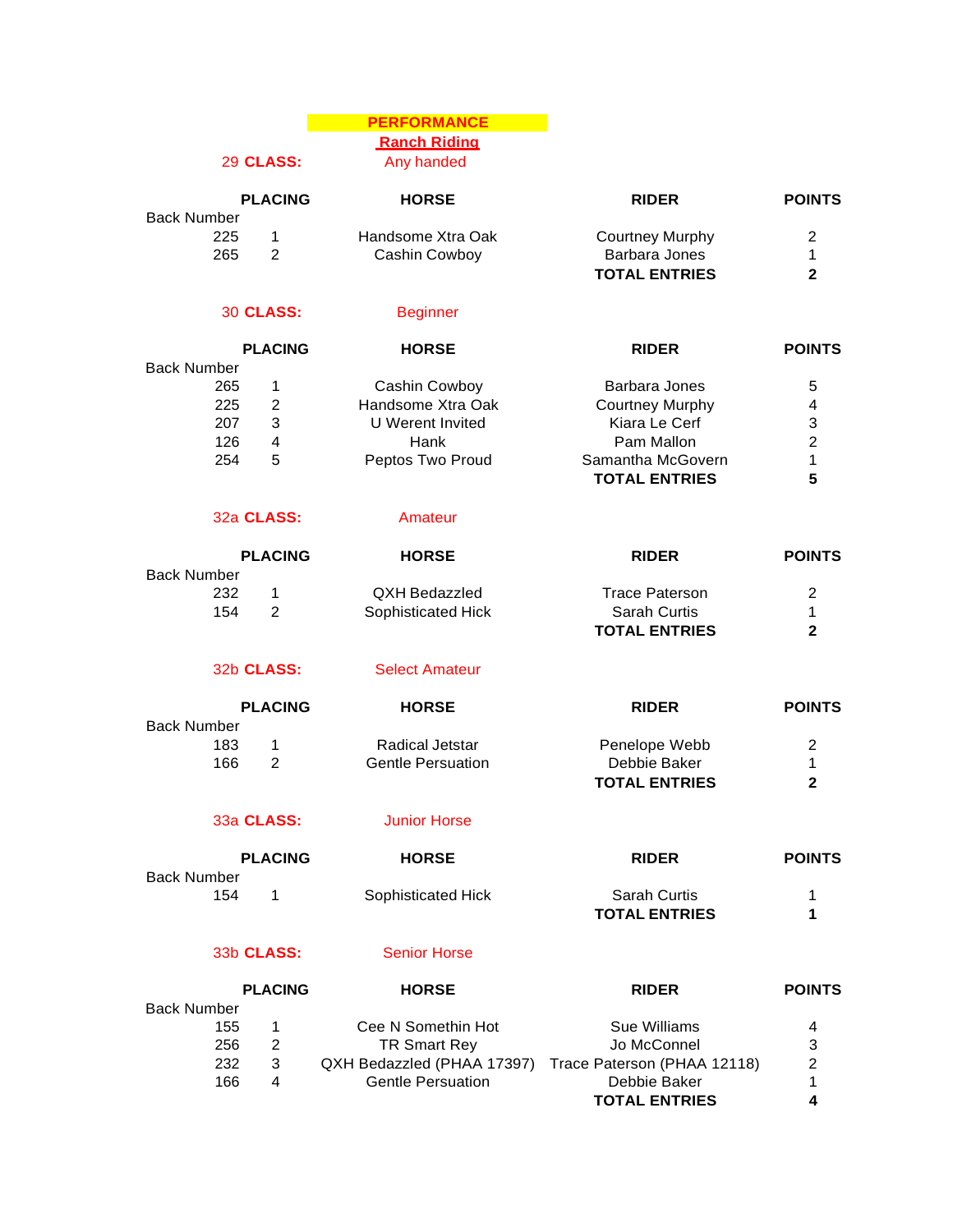#### a **CLASS: ALL AGE RANCH RIDING FEATURE**

|                    | <b>PLACING</b> | <b>HORSE</b>                | <b>RIDER</b>         | <b>POINTS</b> |
|--------------------|----------------|-----------------------------|----------------------|---------------|
| <b>Back Number</b> |                |                             |                      |               |
| 155                |                | Cee N Somethin Hot          | Sue Williams         | 6             |
| 256                | 2              | <b>TR Smart Rey</b>         | Jo McConnel          | 5             |
| 176                | 3              | Mornjet Make Me Sum Cash    | Maria Jackson        | 4             |
| 213                | 4              | <b>Another Pepto</b>        | Michelle Garratt     | 3             |
| 237                | 5              | <b>Hicks Spinin Playboy</b> | Faye Ramsey          | 2             |
| 183                | 6              | <b>Radical Jetstar</b>      | Penelope Webb        | 1             |
|                    |                |                             | <b>TOTAL ENTRIES</b> | 8             |

# **Reining**

34 **CLASS:** Any handed

|                    | <b>PLACING</b><br><b>HORSE</b> |  |                  | <b>RIDER</b>         | <b>POINTS</b> |
|--------------------|--------------------------------|--|------------------|----------------------|---------------|
| <b>Back Number</b> |                                |  |                  |                      |               |
|                    | 184<br>1                       |  | Rat A Tat Tat    | Erin King            | 1             |
|                    | <b>35 CLASS:</b>               |  | <b>Beginner</b>  |                      |               |
|                    | <b>PLACING</b>                 |  | <b>HORSE</b>     | <b>RIDER</b>         | <b>POINTS</b> |
| <b>Back Number</b> |                                |  |                  |                      |               |
|                    | 184<br>1                       |  | Rat A Tat Tat    | Erin King            | 2             |
|                    | 207<br>2                       |  | U Werent Invited | Kiara Le Cerf        | 1             |
|                    |                                |  |                  | <b>TOTAL ENTRIES</b> | $\mathbf{2}$  |
|                    | 37a CLASS:                     |  | Amateur          |                      |               |

|                    | <b>PLACING</b> | <b>HORSE</b><br><b>RIDER</b> |                      | <b>POINTS</b> |
|--------------------|----------------|------------------------------|----------------------|---------------|
| <b>Back Number</b> |                |                              |                      |               |
| 232                |                | QXH Bedazzled                | Trace Paterson       | 2             |
| 154                |                | Sophisticated Hick           | <b>Sarah Curtis</b>  |               |
|                    |                |                              | <b>TOTAL ENTRIES</b> | າ             |

#### 38a **CLASS:** Junior Horse

|                    |   | <b>HORSE</b>                 | <b>RIDER</b>         | <b>POINTS</b> |
|--------------------|---|------------------------------|----------------------|---------------|
| <b>Back Number</b> |   |                              |                      |               |
| 239                |   | Pikachu                      | Kirsty Ashford       | 3             |
| 184                | 2 | Rat A Tat Tat                | Erin King            | 2             |
| 154                | 3 | Sophisticated Hick           | <b>Sarah Curtis</b>  | 1             |
|                    |   |                              | <b>TOTAL ENTRIES</b> | 3             |
|                    |   | <b>Senior Horse</b>          |                      |               |
|                    |   | <b>PLACING</b><br>38b CLASS: |                      |               |

|             | <b>PLACING</b> | <b>HORSE</b>  | <b>RIDER</b>         | <b>POINTS</b> |
|-------------|----------------|---------------|----------------------|---------------|
| Back Number |                |               |                      |               |
| 232         |                | QXH Bedazzled | Trace Paterson       |               |
|             |                |               | <b>TOTAL ENTRIES</b> |               |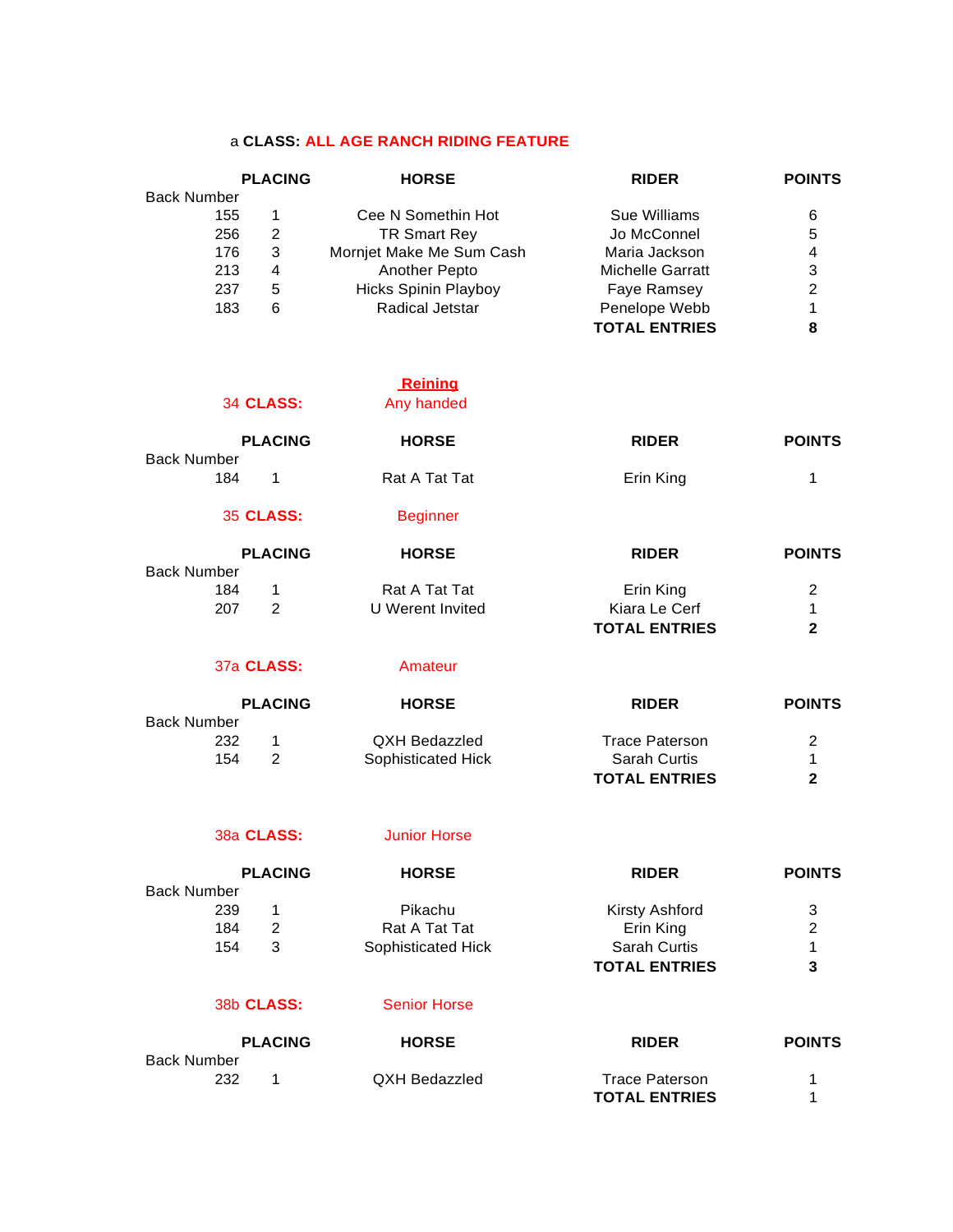## b **CLASS: ALL AGE REINING FEATURE**

|                    | <b>PLACING</b> | <b>HORSE</b>                | <b>RIDER</b>            | <b>POINTS</b> |
|--------------------|----------------|-----------------------------|-------------------------|---------------|
| <b>Back Number</b> |                |                             |                         |               |
| 237                |                | <b>Hicks Spinin Playboy</b> | Faye Ramsey             | 6             |
| 213                | 2              | Another Pepto               | <b>Michelle Garratt</b> | 5             |
| 218                | 3              | Mooredun Smart Lil Chic     | Neil Green              | 4             |
| 188                | 4              | Command To Hug              | Allan Briskey           | 3             |
| 154                | 5              | Sophisticated Hick          | <b>Sarah Curtis</b>     | 2             |
| 253                | 6              | Jacs Lil Dove               | Dawn O'Reilly           |               |
|                    |                |                             | <b>TOTAL ENTRIES</b>    | 8             |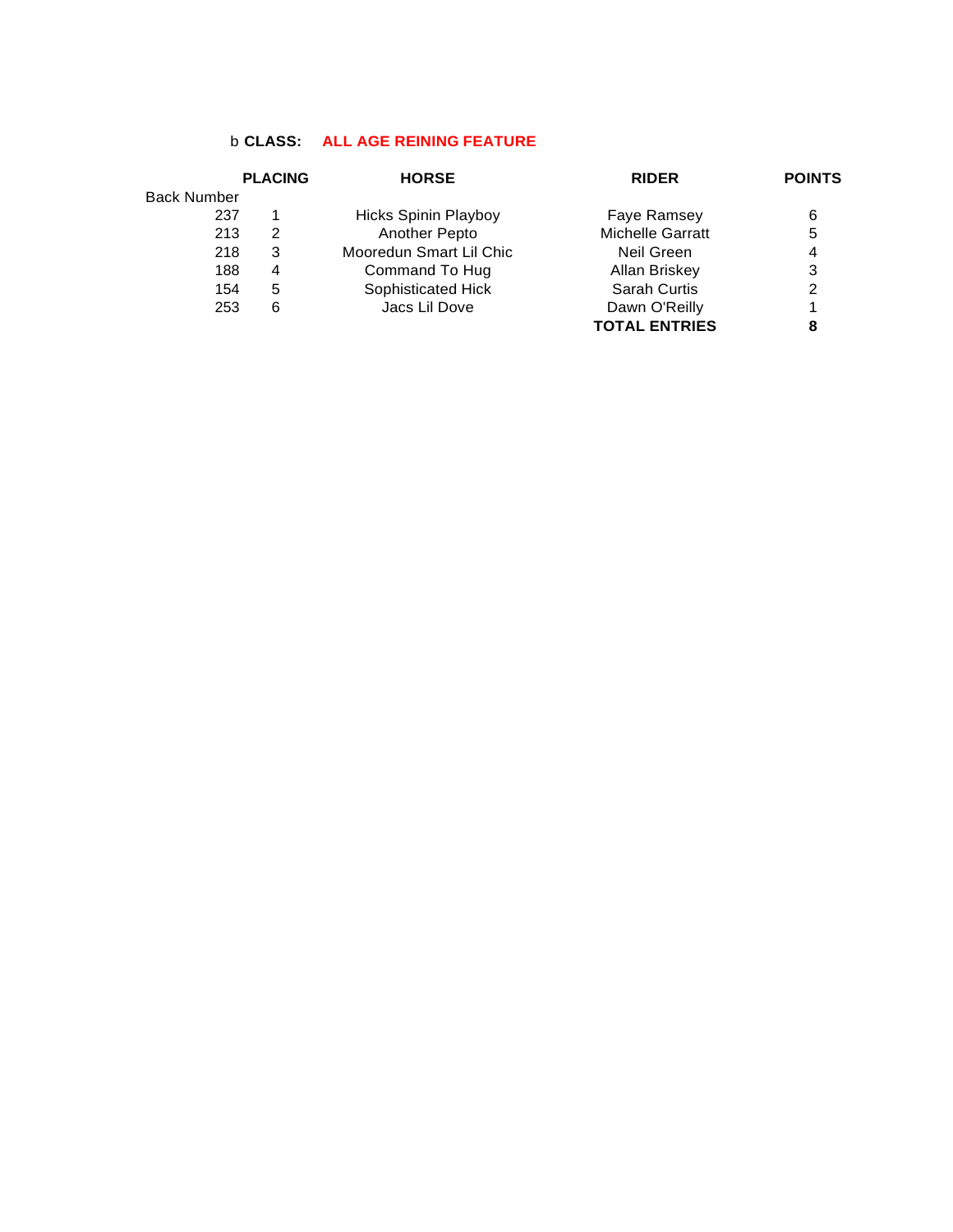| <b>NEQHA Feature Show</b> |                                                  |                                         | Date: Sunday 21st March, 2021<br>Judge: Peter Bellden |                         |
|---------------------------|--------------------------------------------------|-----------------------------------------|-------------------------------------------------------|-------------------------|
|                           |                                                  | <b>HALTER</b>                           |                                                       |                         |
|                           | <b>Any Other Breed Halter</b>                    |                                         |                                                       |                         |
| 39                        | <b>CLASS:</b>                                    | <b>Filly/Mare</b>                       |                                                       |                         |
|                           | <b>PLACING</b>                                   | <b>HORSE</b>                            | <b>RIDER</b>                                          | <b>POINTS</b>           |
| <b>Back Number</b>        |                                                  |                                         |                                                       |                         |
| 186                       | 1                                                | Crumpet                                 | <b>Trudie Walker</b>                                  | $\overline{2}$          |
| 116                       | $\overline{2}$                                   | Elle                                    | <b>Carley Hinton</b>                                  | 1                       |
|                           |                                                  |                                         | <b>TOTAL ENTRIES</b>                                  | $\overline{\mathbf{2}}$ |
|                           |                                                  |                                         |                                                       |                         |
|                           |                                                  | <b>CHAMPION/RESERVE ANY OTHER BREED</b> |                                                       |                         |
|                           |                                                  | <b>HORSE</b>                            | <b>RIDER</b>                                          |                         |
| <b>Back Number</b>        |                                                  |                                         |                                                       |                         |
| 186                       |                                                  | Crumpet                                 | <b>Trudie Walker</b>                                  |                         |
| 116                       |                                                  | Elle                                    | Carley Hinton                                         |                         |
|                           |                                                  |                                         |                                                       |                         |
| 42                        | <b>Youth Halter - Any Breed</b><br><b>CLASS:</b> | <b>Filly/Mare</b>                       |                                                       |                         |
|                           |                                                  |                                         |                                                       |                         |
|                           | <b>PLACING</b>                                   | <b>HORSE</b>                            | <b>RIDER</b>                                          | <b>POINTS</b>           |
| <b>Back Number</b>        |                                                  |                                         |                                                       |                         |
| 187                       | 1                                                | Mustang Spanish Flirt                   | <b>Charlot Baird</b>                                  | 3                       |
| 116                       | $\boldsymbol{2}$                                 | Elle                                    | <b>Carley Hinton</b>                                  | $\boldsymbol{2}$        |
| 190                       | 3                                                | <b>Mustang Peggy Sioux</b>              | Paige Baird                                           | 1                       |
|                           |                                                  |                                         | <b>TOTAL ENTRIES</b>                                  | 3                       |
|                           |                                                  |                                         |                                                       |                         |
| 43                        | <b>CLASS:</b>                                    | Gelding                                 |                                                       |                         |
|                           | <b>PLACING</b>                                   | <b>HORSE</b>                            | <b>RIDER</b>                                          | <b>POINTS</b>           |
| <b>Back Number</b>        |                                                  |                                         |                                                       |                         |
| 263                       | 1                                                | <b>Guysons Doctor Tassa</b>             | Alex Whitten                                          | $\overline{2}$          |
| 191                       | $\overline{2}$                                   | Mandalong Mango                         | <b>Dylan Power</b>                                    | 1                       |
|                           |                                                  |                                         | <b>TOTAL ENTRIES</b>                                  | $\overline{\mathbf{2}}$ |
|                           |                                                  |                                         |                                                       |                         |
|                           |                                                  | <b>CHAMPION/RESERVE YOUTH ANY BREED</b> |                                                       |                         |
|                           |                                                  | <b>HORSE</b>                            | <b>RIDER</b>                                          |                         |
| <b>Back Number</b>        |                                                  |                                         |                                                       |                         |
| 263                       |                                                  | <b>Guysons Doctor Tassa</b>             | Alex Whitten                                          |                         |
| 191                       |                                                  | Mandalong Mango                         | <b>Dylan Power</b>                                    |                         |
|                           | <b>QH (AQHA Rea) Halter</b>                      |                                         |                                                       |                         |
| 44                        | <b>CLASS:</b>                                    | <b>Weanling Filly</b>                   |                                                       |                         |
|                           |                                                  |                                         |                                                       |                         |
|                           | <b>PLACING</b>                                   | <b>HORSE</b>                            | <b>RIDER</b>                                          | <b>POINTS</b>           |
| <b>Back Number</b>        |                                                  |                                         |                                                       |                         |
| 193                       | 1                                                | Shez Sum Duck                           | Maria Jackson                                         | 1                       |
|                           |                                                  |                                         | <b>TOTAL ENTRIES</b>                                  | 1                       |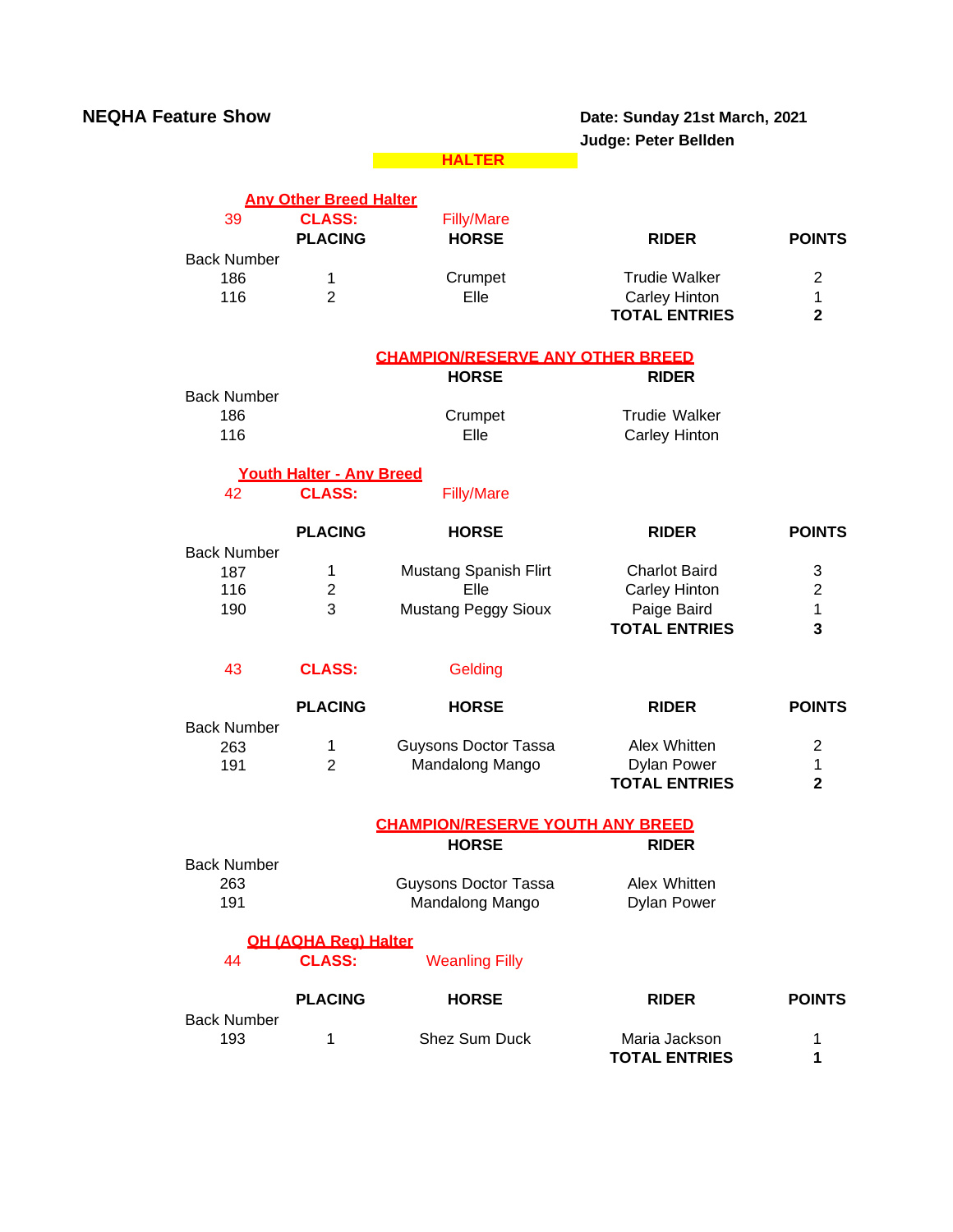## 46 **CLASS:** 2 & 3 Yr old mare

|                                  | <b>PLACING</b>      | <b>HORSE</b>                                            | <b>RIDER</b>                                                     | <b>POINTS</b>                       |
|----------------------------------|---------------------|---------------------------------------------------------|------------------------------------------------------------------|-------------------------------------|
| <b>Back Number</b><br>128<br>258 | 1<br>$\overline{2}$ | Morganlee Disco Hotti<br><b>SKS Element Twenty Nine</b> | <b>Michelle Garratt</b><br>Jill Thompson<br><b>TOTAL ENTRIES</b> | $\overline{2}$<br>1<br>$\mathbf{2}$ |
|                                  |                     | <b>CHAMPION/RESERVE FILLY/MARE</b>                      |                                                                  |                                     |
|                                  |                     | <b>HORSE</b>                                            | <b>RIDER</b>                                                     |                                     |
| <b>Back Number</b><br>128<br>193 |                     | Morganlee Disco Hotti<br><b>Shez Sum Duck</b>           | <b>Michelle Garratt</b><br>Maria Jackson                         |                                     |
| 49                               | <b>CLASS:</b>       | <b>Yearling Colt</b>                                    |                                                                  |                                     |
|                                  | <b>PLACING</b>      | <b>HORSE</b>                                            | <b>RIDER</b>                                                     | <b>POINTS</b>                       |
| <b>Back Number</b><br>246        | 1                   | Smooth Blue Denim                                       | Maria Jackson<br><b>TOTAL ENTRIES</b>                            | 1<br>1                              |
| 50                               | <b>CLASS:</b>       | 2 & 3Yo Colt                                            |                                                                  |                                     |
|                                  | <b>PLACING</b>      | <b>HORSE</b>                                            | <b>RIDER</b>                                                     | <b>POINTS</b>                       |
| <b>Back Number</b><br>172        | 1                   | <b>GPS One Mighty Momenty</b>                           | Michelle Garratt<br><b>TOTAL ENTRIES</b>                         | 1<br>1                              |
|                                  |                     | <b>CHAMPION/RESERVE COLT/STALLION</b>                   |                                                                  |                                     |
|                                  |                     | <b>HORSE</b>                                            | <b>RIDER</b>                                                     |                                     |
| <b>Back Number</b><br>172<br>246 |                     | <b>GPS One Mighty Moment</b><br>Smooth Blue Denim       | <b>Michelle Garratt</b><br>Maria Jackson                         |                                     |
| 55                               | <b>CLASS:</b>       | 4yr & over Gelding                                      |                                                                  |                                     |
|                                  | <b>PLACING</b>      | <b>HORSE</b>                                            | <b>RIDER</b>                                                     | <b>POINTS</b>                       |
| <b>Back Number</b><br>232        | 1                   | <b>QXH Bedazzled</b>                                    | <b>Trace Paterson</b>                                            | 4                                   |
| 263                              | $\overline{2}$      | Guysons Doctor Tassa                                    | Alex Whitten                                                     | 3                                   |
| 198                              | 3                   | Metal of Honor                                          | <b>Lesley Stewart</b>                                            | $\overline{2}$                      |
| 207                              | $\overline{4}$      | <b>U</b> Werent Invited                                 | Kiara Le Cerf                                                    | 1                                   |
|                                  |                     |                                                         | <b>TOTAL ENTRIES</b>                                             | 4                                   |
|                                  |                     | <b>CHAMPION/RESERVE GELDING</b>                         |                                                                  |                                     |
| <b>Back Number</b>               |                     | <b>HORSE</b>                                            | <b>RIDER</b>                                                     |                                     |
| 232                              |                     | <b>QXH Bedazzled</b>                                    | <b>Trace Paterson</b>                                            |                                     |
| 263                              |                     | <b>Guysons Doctor Tassa</b>                             | Alex Whitten                                                     |                                     |
|                                  |                     | <b>GRAND CHAMPION QH</b>                                |                                                                  |                                     |
| 172                              |                     | <b>GPS One Mighty Moment</b>                            | <b>Michelle Garratt</b>                                          |                                     |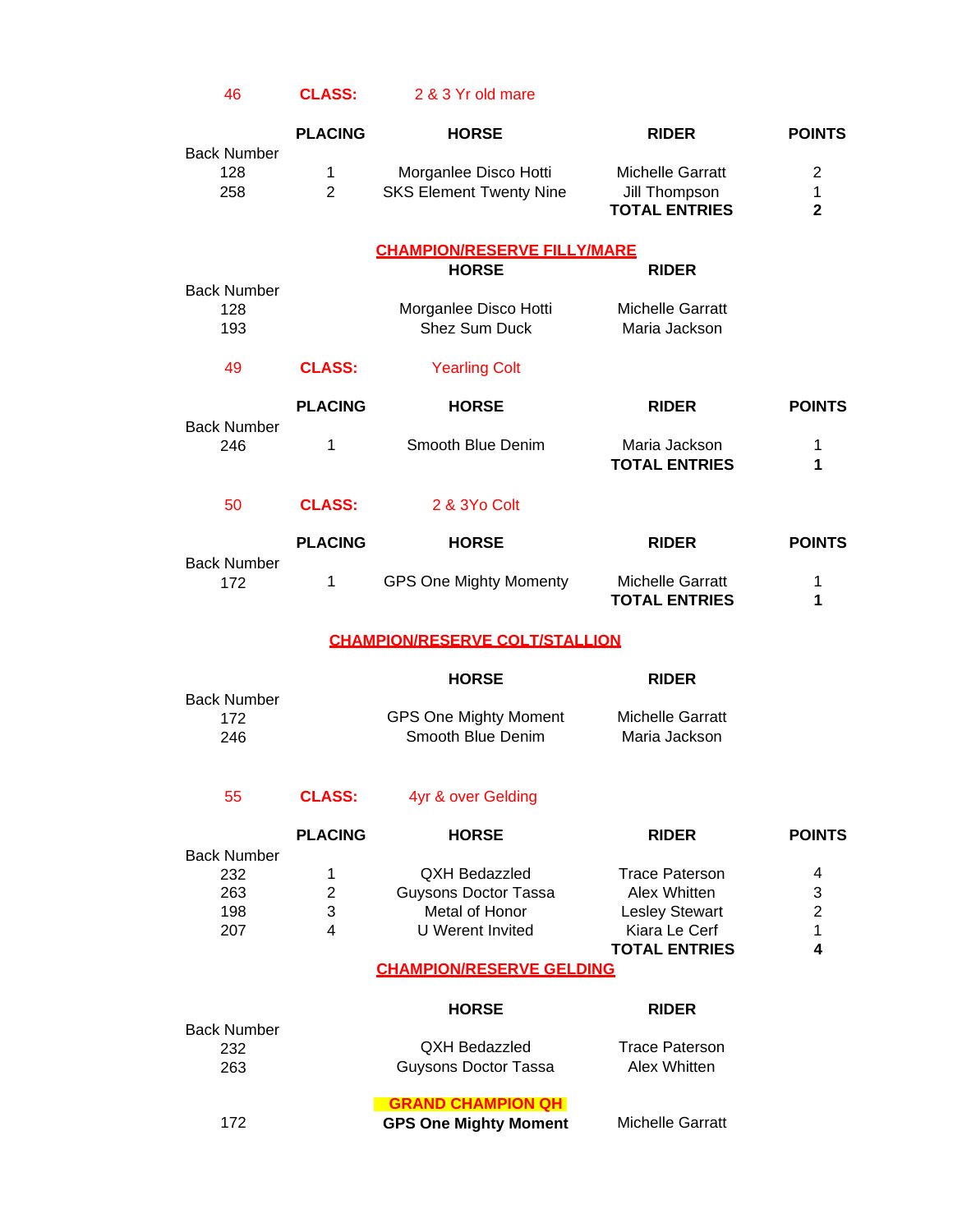# **QH Amateur Halter**

57 **CLASS:** Amateur Gelding 4yr & over

|                                  | <b>PLACING</b>                                  | <b>HORSE</b>                                        | <b>RIDER</b>                                                           | <b>POINTS</b>                                    |
|----------------------------------|-------------------------------------------------|-----------------------------------------------------|------------------------------------------------------------------------|--------------------------------------------------|
| <b>Back Number</b><br>232<br>198 | $\mathbf 1$<br>$\overline{2}$                   | <b>QXH Bedazzled</b><br>Metal of Honor              | <b>Trace Paterson</b><br><b>Lesley Stewart</b><br><b>TOTAL ENTRIES</b> | $\overline{2}$<br>$\mathbf 1$<br>$\overline{2}$  |
|                                  |                                                 | <b>CHAMPION/RESERVE GELDING</b>                     |                                                                        |                                                  |
|                                  |                                                 | <b>HORSE</b>                                        | <b>RIDER</b>                                                           |                                                  |
| <b>Back Number</b><br>232<br>198 |                                                 | <b>QXH Bedazzled</b><br>Metal of Honor              | <b>Trace Paterson</b><br><b>Lesley Stewart</b>                         |                                                  |
| 58                               | <b>CLASS:</b>                                   | Amateur Filly 3yr & under                           |                                                                        |                                                  |
|                                  | <b>PLACING</b>                                  | <b>HORSE</b>                                        | <b>RIDER</b>                                                           | <b>POINTS</b>                                    |
| <b>Back Number</b><br>193<br>258 | 1<br>$\overline{2}$                             | Shez Sum Duck<br><b>SKS Element Twenty Nine</b>     | Maria Jackson<br>Jill Thompson<br><b>TOTAL ENTRIES</b>                 | $\overline{2}$<br>$\mathbf{1}$<br>$\overline{2}$ |
|                                  |                                                 | <b>CHAMPION/RESERVE FILLY/MARE</b>                  |                                                                        |                                                  |
|                                  |                                                 | <b>HORSE</b>                                        | <b>RIDER</b>                                                           |                                                  |
| <b>Back Number</b><br>193<br>258 |                                                 | Shez Sum Duck<br><b>SKS Element Twenty Nine</b>     | Maria Jackson<br>Jill Thompson                                         |                                                  |
| 60                               | <b>CLASS:</b>                                   | Amateur Colt 3yr & under                            |                                                                        |                                                  |
|                                  | <b>PLACING</b>                                  | <b>HORSE</b>                                        | <b>RIDER</b>                                                           | <b>POINTS</b>                                    |
| <b>Back Number</b><br>246        | 1                                               | Smooth Blue Denim                                   | Maria Jackson<br><b>TOTAL ENTRIES</b>                                  | 1<br>1                                           |
|                                  |                                                 | <b>CHAMPION/RESERVE COLT/STALLION</b>               |                                                                        |                                                  |
| <b>Back Number</b>               |                                                 | <b>HORSE</b>                                        | <b>RIDER</b>                                                           |                                                  |
| 246                              |                                                 | Smooth Blue Denim                                   | Maria Jackson                                                          |                                                  |
| 62                               | <b>Paint (PHAA Rea) Halter</b><br><b>CLASS:</b> | 1yr & Under Filly                                   |                                                                        |                                                  |
|                                  | <b>PLACING</b>                                  | <b>HORSE</b>                                        | <b>RIDER</b>                                                           | <b>POINTS</b>                                    |
| <b>Back Number</b><br>257<br>190 | 1<br>$\overline{2}$                             | <b>Mustang Leotie</b><br><b>Mustang Peggy Sioux</b> | <b>Travis Baird</b><br>Paige Baird<br><b>TOTAL ENTRIES</b>             | $\overline{2}$<br>1<br>$\mathbf{2}$              |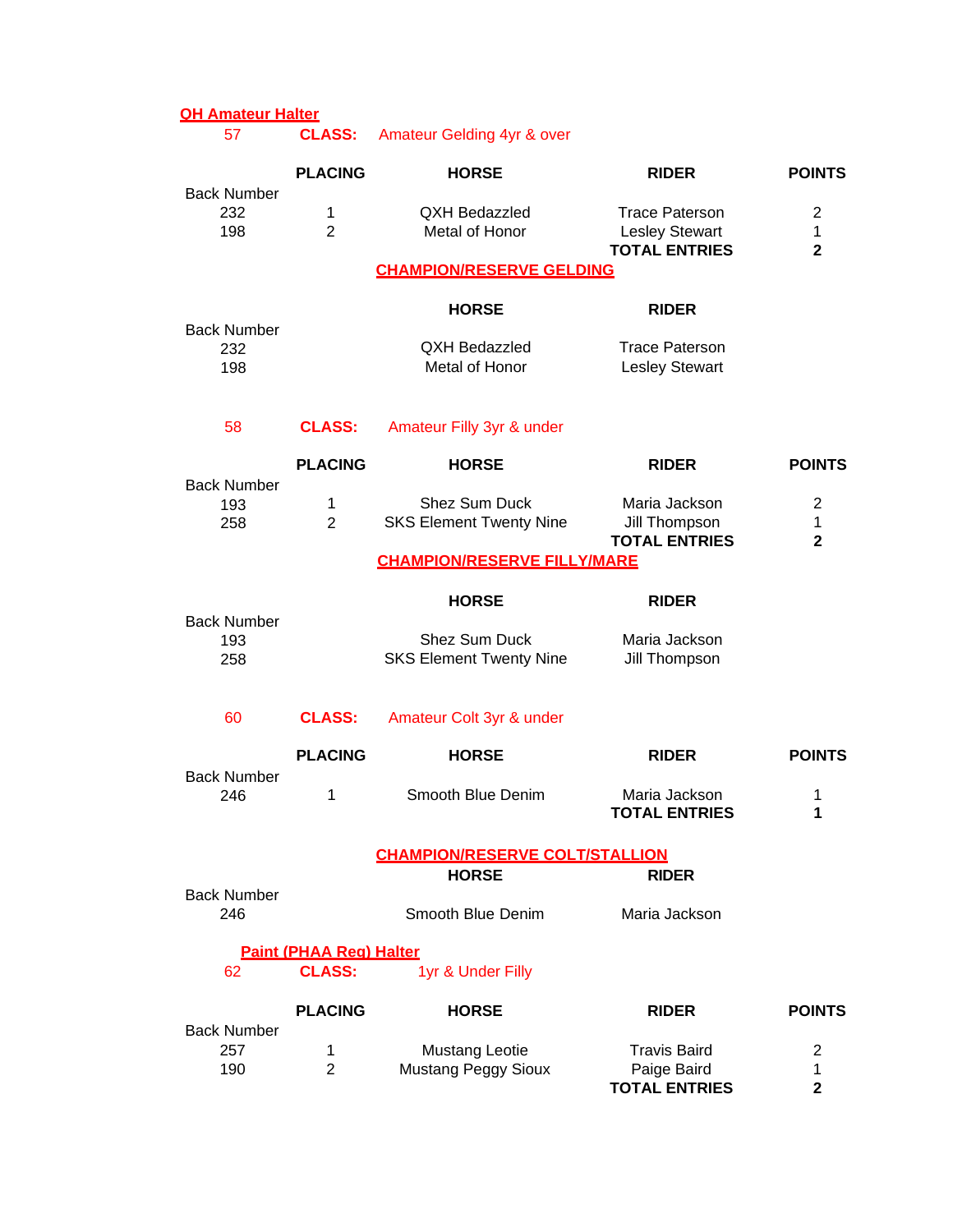| <b>CHAMPION/RESERVE FILLY/MARE</b> |
|------------------------------------|
|------------------------------------|

|                                  |                     | <b>HORSE</b>                                           | <b>RIDER</b>                                                     |                                     |
|----------------------------------|---------------------|--------------------------------------------------------|------------------------------------------------------------------|-------------------------------------|
| <b>Back Number</b><br>257<br>190 |                     | <b>Mustang Leotie</b><br><b>Mustang Peggy Sioux</b>    | <b>Travis Baird</b><br>Paige Baird                               |                                     |
| 66                               | <b>CLASS:</b>       | 2y & 3yr Colt                                          |                                                                  |                                     |
|                                  | <b>PLACING</b>      | <b>HORSE</b>                                           | <b>RIDER</b>                                                     | <b>POINTS</b>                       |
| <b>Back Number</b><br>172<br>150 | 1<br>$\overline{2}$ | <b>GPS One Mighty Moment</b><br>Tally S One Kool Judge | <b>Michelle Garratt</b><br>James Power<br><b>TOTAL ENTRIES</b>   | $\overline{2}$<br>1<br>$\mathbf{2}$ |
|                                  |                     | <b>CHAMPION/RESERVE COLT/STALLION</b>                  |                                                                  |                                     |
| <b>Back Number</b><br>172<br>150 |                     | <b>GPS One Mighty Moment</b><br>Tally S One Kool Judge | <b>Michelle Garratt</b><br>James Power                           |                                     |
| 68                               | <b>CLASS:</b>       | 1yr & under Gelding                                    |                                                                  |                                     |
|                                  | <b>PLACING</b>      | <b>HORSE</b>                                           | <b>RIDER</b>                                                     | <b>POINTS</b>                       |
| <b>Back Number</b><br>167<br>111 | 1<br>$\overline{2}$ | Each To Their Roan<br><b>TJS Awesome Moonshine</b>     | <b>Dylan Hughes</b><br><b>Tori Covic</b><br><b>TOTAL ENTRIES</b> | 2<br>1<br>$\mathbf{2}$              |
| 70                               | <b>CLASS:</b>       | 4yr & over Gelding                                     |                                                                  |                                     |
|                                  | <b>PLACING</b>      | <b>HORSE</b>                                           | <b>RIDER</b>                                                     | <b>POINTS</b>                       |
| <b>Back Number</b><br>232        | 1                   | <b>QXH Bedazzled</b>                                   | <b>Trace Paterson</b><br><b>TOTAL ENTRIES</b>                    | 1<br>1                              |
|                                  | <b>CLASS:</b>       | <b>CHAMPION/RESERVE GELDING</b>                        |                                                                  |                                     |
| <b>Back Number</b>               | <b>PLACING</b>      | <b>HORSE</b>                                           | <b>RIDER</b>                                                     |                                     |
| 167<br>232                       |                     | Each To Their Roan<br><b>QXH Bedazzled</b>             | Dylan Hughes<br><b>Trace Paterson</b>                            |                                     |
|                                  | <b>PLACING</b>      | <b>GRAND CHAMPION PAINT</b><br><b>HORSE</b>            | <b>RIDER</b>                                                     |                                     |
| <b>Back Number</b><br>172        |                     | <b>GPS One Mighty Moment</b>                           | <b>Michelle Garratt</b>                                          |                                     |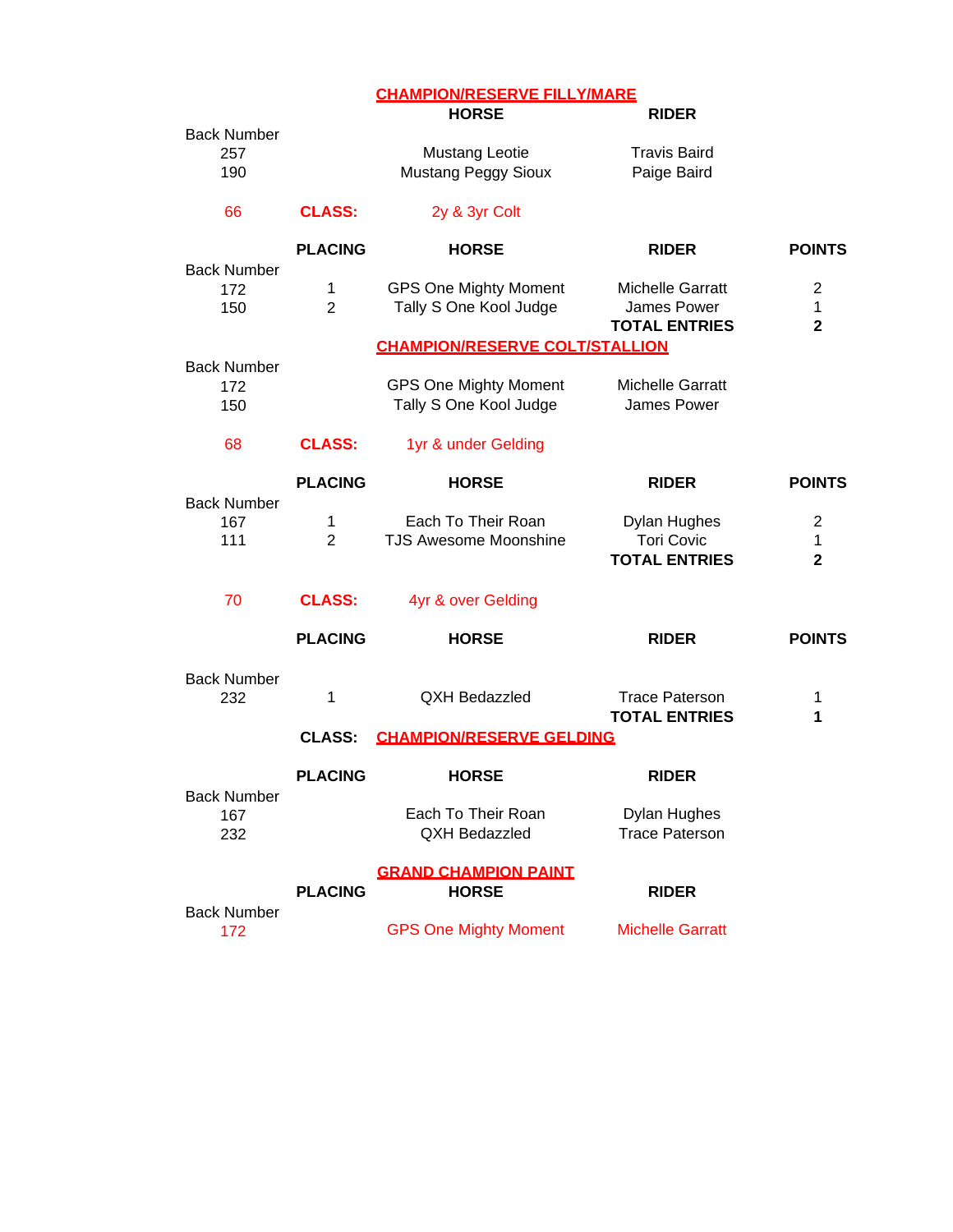| 71                               | <b>Paint Amateur Halter</b><br><b>CLASS:</b> | 3yr & Under Filly                       |                                               |                  |
|----------------------------------|----------------------------------------------|-----------------------------------------|-----------------------------------------------|------------------|
|                                  | <b>PLACING</b>                               | <b>HORSE</b>                            | <b>RIDER</b>                                  | <b>POINTS</b>    |
| <b>Back Number</b><br>257        | 1                                            | <b>Mustang Leotie</b>                   | <b>Travis Baird</b><br><b>TOTAL ENTRIES</b>   | 1<br>1           |
| 73                               | <b>CLASS:</b>                                | 3yr & Under Colt                        |                                               |                  |
|                                  | <b>PLACING</b>                               | <b>HORSE</b>                            | <b>RIDER</b>                                  | <b>POINTS</b>    |
| <b>Back Number</b><br>150        | 1                                            | Tally S One Kool Judge                  | James Power<br><b>TOTAL ENTRIES</b>           | 1<br>1           |
| 75                               | <b>CLASS:</b>                                | 3yr & Under Gelding                     |                                               |                  |
|                                  | <b>PLACING</b>                               | <b>HORSE</b>                            | <b>RIDER</b>                                  | <b>POINTS</b>    |
| <b>Back Number</b><br>111        | 1                                            | <b>TJS Awesome Moonshine</b>            | <b>Tori Covic</b><br><b>TOTAL ENTRIES</b>     | 1<br>1           |
| 76                               | <b>CLASS:</b>                                | 4yr & Over Gelding                      |                                               |                  |
|                                  | <b>PLACING</b>                               | <b>HORSE</b>                            | <b>RIDER</b>                                  | <b>POINTS</b>    |
| <b>Back Number</b><br>232        | $\mathbf{1}$                                 | QXH Bedazzled                           | <b>Trace Paterson</b><br><b>TOTAL ENTRIES</b> | $\mathbf 1$<br>1 |
|                                  |                                              | <b>CHAMPION/RESERVE AMATEUR PAINT</b>   |                                               |                  |
|                                  | <b>PLACING</b>                               | <b>HORSE</b>                            | <b>RIDER</b>                                  |                  |
| <b>Back Number</b><br>150<br>232 |                                              | Tally S One Kool Judge<br>QXH Bedazzled | James Power<br><b>Trace Paterson</b>          |                  |
|                                  | Paint Brea (PHAA Rea) Halter                 |                                         |                                               |                  |
| 77                               | <b>CLASS:</b>                                | 1yr & Under Filly                       |                                               |                  |
| <b>Back Number</b>               | <b>PLACING</b>                               | <b>HORSE</b>                            | <b>RIDER</b>                                  | <b>POINTS</b>    |
| 152                              | 1                                            | JTF Lopin Loot                          | Michelle Garratt<br><b>TOTAL ENTRIES</b>      | 1<br>1           |
| 78                               | <b>CLASS:</b>                                | 2yr & 3yr Filly                         |                                               |                  |
|                                  | <b>PLACING</b>                               | <b>HORSE</b>                            | <b>RIDER</b>                                  | <b>POINTS</b>    |
| <b>Back Number</b><br>128        | 1                                            | Morganlee Disco Hotti                   | Michelle Garratt<br><b>TOTAL ENTRIES</b>      | 1<br>1           |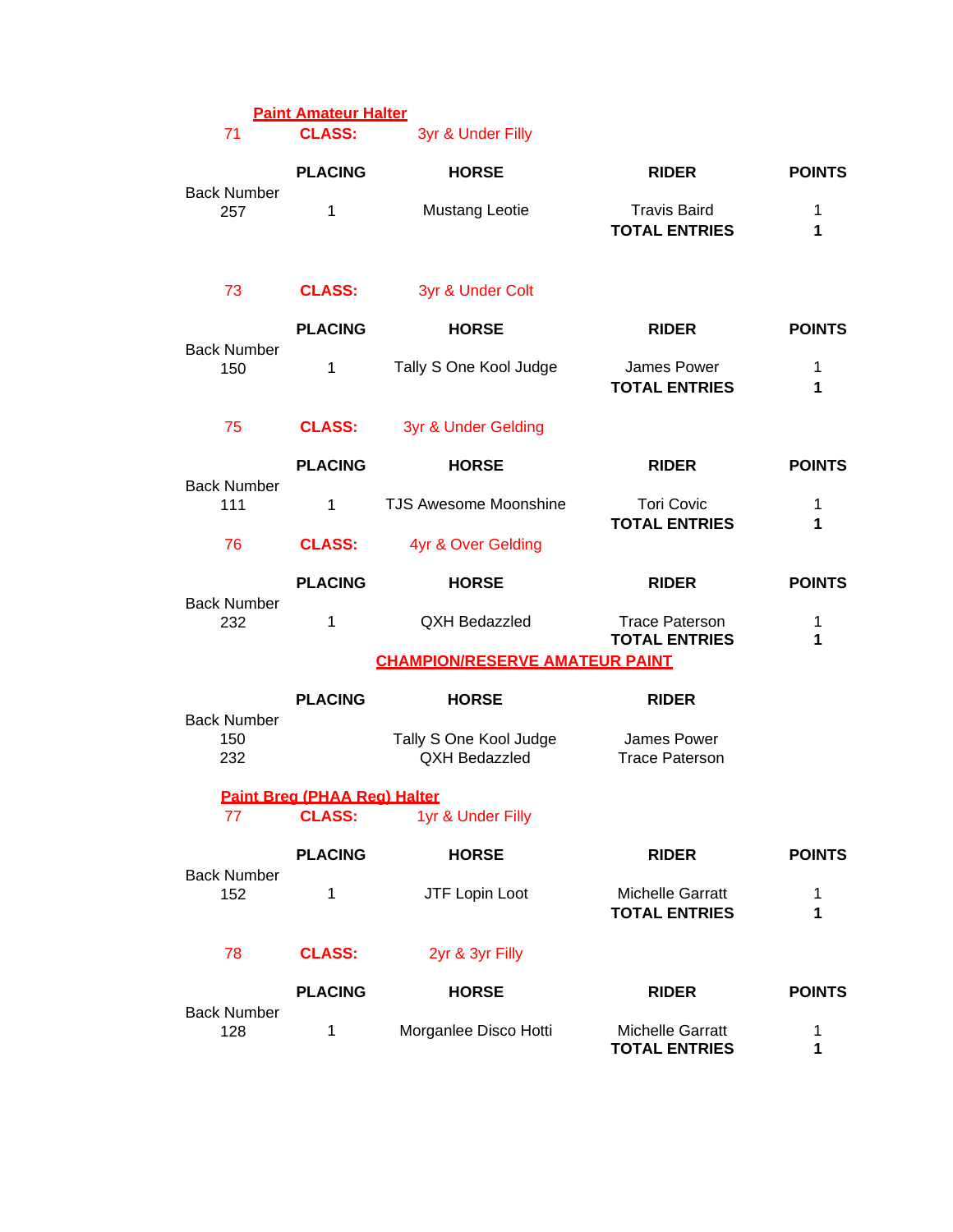79 **CLASS:** 4yr & Over Mare

|                                  | <b>PLACING</b>      | <b>HORSE</b>                                          | <b>RIDER</b>                                                  | <b>POINTS</b>                                  |
|----------------------------------|---------------------|-------------------------------------------------------|---------------------------------------------------------------|------------------------------------------------|
| <b>Back Number</b><br>241<br>187 | 1<br>$\overline{2}$ | DMB Shes So Sassy<br>Mustang Spanish Flirt            | Melissa Eeles<br><b>Charlot Baird</b><br><b>TOTAL ENTRIES</b> | $\overline{2}$<br>1<br>$\mathbf{2}$            |
|                                  |                     | <b>CHAMPION/RESERVE FILLY/MARE</b>                    |                                                               |                                                |
|                                  | <b>PLACING</b>      | <b>HORSE</b>                                          | <b>RIDER</b>                                                  |                                                |
| <b>Back Number</b><br>128<br>241 |                     | Morganlee Disco Hottie<br>DMB Shes So Sassy           | <b>Michelle Garratt</b><br>Melissa Eeles                      |                                                |
| 85                               | <b>CLASS:</b>       | 4 yr & over gelding                                   |                                                               |                                                |
|                                  | <b>PLACING</b>      | <b>HORSE</b>                                          | <b>RIDER</b>                                                  | <b>POINTS</b>                                  |
| <b>Back Number</b><br>269<br>113 | 1<br>$\overline{2}$ | DP Born To B Awesome<br>Double Oh Krymsun             | <b>Tori Covic</b><br>Linda Café<br><b>TOTAL ENTRIES</b>       | $\overline{2}$<br>$\mathbf{1}$<br>$\mathbf{2}$ |
|                                  |                     | <b>CHAMPION/RESERVE GELDING</b>                       |                                                               |                                                |
| <b>Back Number</b>               | <b>PLACING</b>      | <b>HORSE</b>                                          | <b>RIDER</b>                                                  |                                                |
| 269<br>113                       |                     | DP Born To B Awesome<br>Double Oh Krymsun             | <b>Tori Covic</b><br>Linda Café                               |                                                |
|                                  |                     | <b>GRAND CHAMPION PAINT BRED</b>                      |                                                               |                                                |
|                                  | <b>PLACING</b>      | <b>HORSE</b>                                          | <b>RIDER</b>                                                  |                                                |
| <b>Back Number</b><br>128        |                     | Morganlee Disco Hotti                                 | <b>Michelle Garratt</b>                                       |                                                |
| 86                               | <b>CLASS:</b>       | <b>Paint Bred Amateur Halter</b><br><b>Filly/Mare</b> |                                                               |                                                |
|                                  | <b>PLACING</b>      | <b>HORSE</b>                                          | <b>RIDER</b>                                                  | <b>POINTS</b>                                  |
| <b>Back Number</b><br>241<br>187 | 1<br>$\overline{2}$ | DMB Shes So Sassy<br><b>Mustang Spanish Flirt</b>     | Melissa Eeles<br><b>Charlot Baird</b><br><b>TOTAL ENTRIES</b> | $\overline{2}$<br>1<br>$\overline{\mathbf{2}}$ |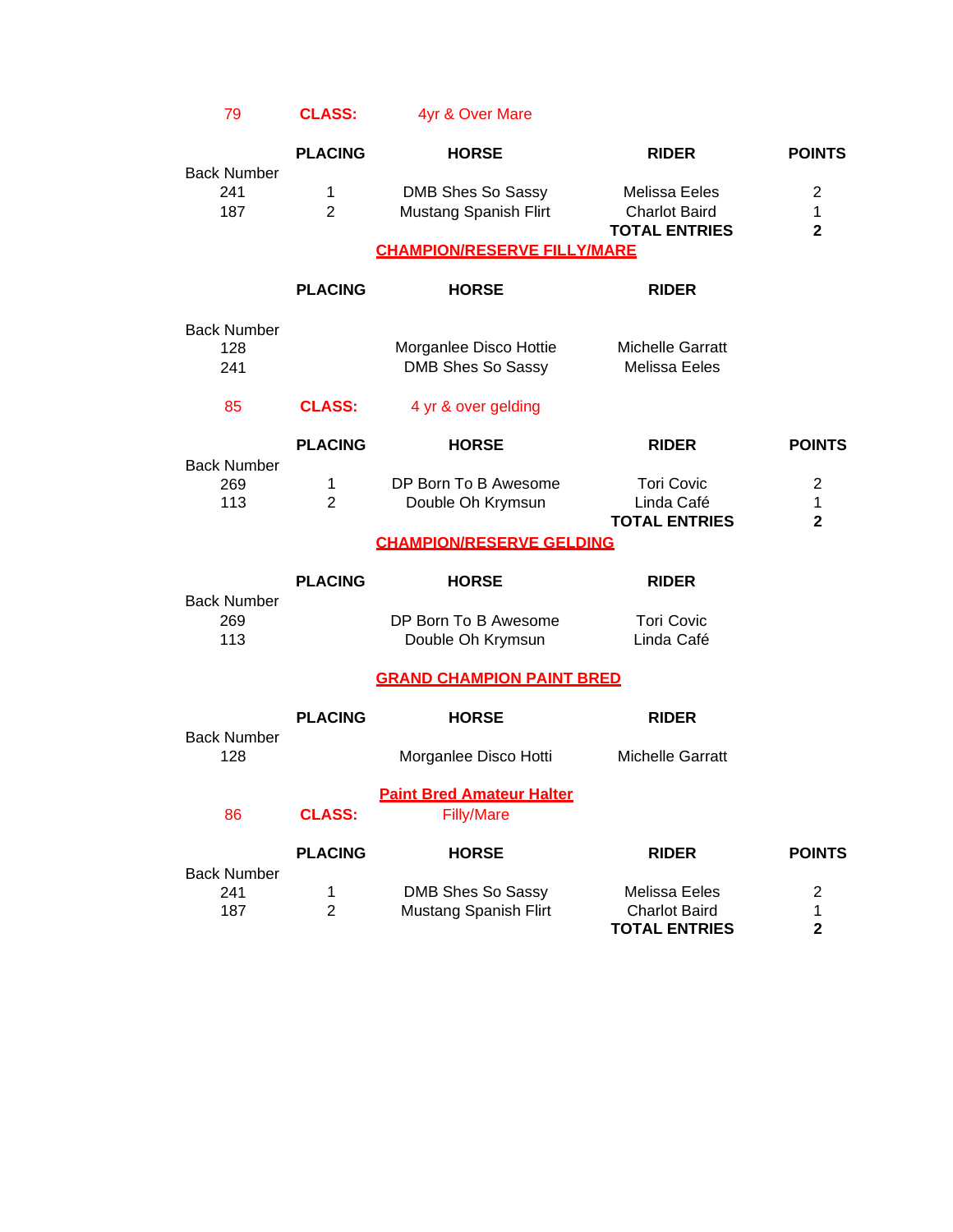| <b>CLASS:</b><br>88 | Gelding |
|---------------------|---------|
|---------------------|---------|

| <b>Back Number</b>               | <b>PLACING</b>      | <b>HORSE</b>                                         | <b>RIDER</b>                                            | <b>POINTS</b>                                    |
|----------------------------------|---------------------|------------------------------------------------------|---------------------------------------------------------|--------------------------------------------------|
| 269<br>113                       | 1<br>$\overline{2}$ | DP Born To B Awesome<br>Double Oh Krymsun            | <b>Tori Covic</b><br>Linda Café<br><b>TOTAL ENTRIES</b> | $\overline{2}$<br>$\mathbf{1}$<br>$\overline{2}$ |
|                                  |                     | <b>CHAMPION/RESERVE PAINT BRED</b>                   |                                                         |                                                  |
| <b>Back Number</b>               | <b>PLACING</b>      | <b>HORSE</b>                                         | <b>RIDER</b>                                            |                                                  |
| 269<br>113                       |                     | DP Born To B Awesome<br>Double Oh Krymsun            | <b>Tori Covic</b><br>Linda Café                         |                                                  |
|                                  |                     | <b>PAINT BRED AMATEUR SUPREME</b>                    |                                                         |                                                  |
| <b>Back Number</b>               | <b>PLACING</b>      | <b>HORSE</b>                                         | <b>RIDER</b>                                            |                                                  |
| 241                              |                     | DMB Shes So Sassy                                    | Melissa Eeles                                           |                                                  |
| 90                               | <b>CLASS:</b>       | <b>Appaloosa (AAA Reg) Halter</b><br>2yr & 3yr Filly |                                                         |                                                  |
|                                  | <b>PLACING</b>      | <b>HORSE</b>                                         | <b>RIDER</b>                                            | <b>POINTS</b>                                    |
| <b>Back Number</b><br>147        | 1                   | <b>HMF Incandescent</b>                              | Jessica Hinton<br><b>TOTAL ENTRIES</b>                  | 1<br>1                                           |
| 91                               | <b>CLASS:</b>       | 4yr & Over Mare                                      |                                                         |                                                  |
| <b>Back Number</b>               | <b>PLACING</b>      | <b>HORSE</b>                                         | <b>RIDER</b>                                            | <b>POINTS</b>                                    |
| 156                              | 1                   | Middle L Madnificent                                 | Roslyn Gough<br><b>TOTAL ENTRIES</b>                    | 1<br>1                                           |
|                                  |                     | <b>CHAMPION/RESERVE FILLY/MARE</b>                   |                                                         |                                                  |
|                                  | <b>PLACING</b>      | <b>HORSE</b>                                         | <b>RIDER</b>                                            |                                                  |
| <b>Back Number</b><br>156<br>147 |                     | Middle L Madnificent<br><b>HMF Incandescent</b>      | Roslyn Gough<br>Jessica Hinton                          |                                                  |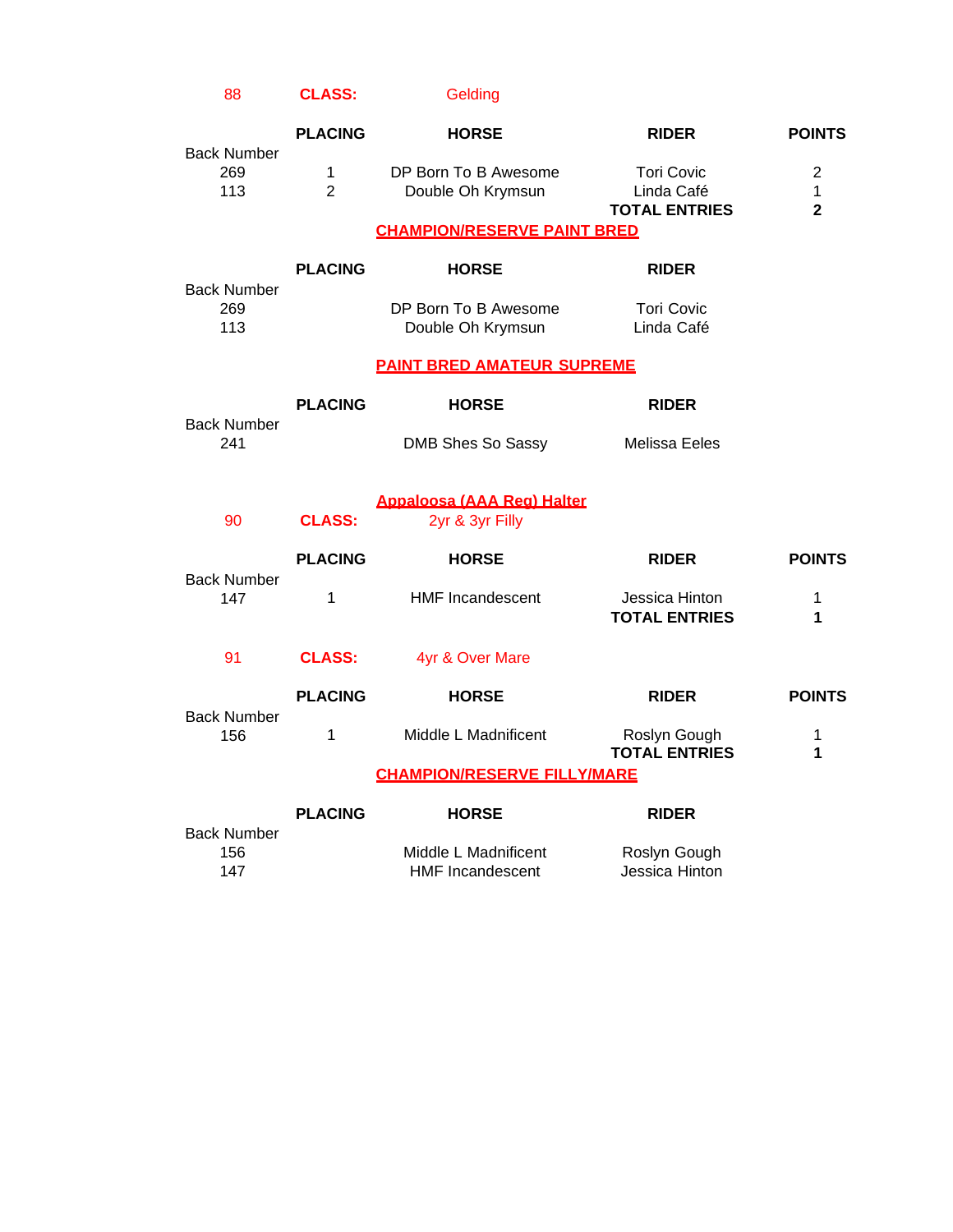# **Appaloosa Amateur Halter**

98 **CLASS:** Filly/Mare

|             | <b>PLACING</b> | <b>HORSE</b>            | <b>RIDER</b>         | <b>POINTS</b> |
|-------------|----------------|-------------------------|----------------------|---------------|
| Back Number |                |                         |                      |               |
| 156         |                | Middle L Madnificent    | Roslyn Gough         |               |
| 147         |                | <b>HMF</b> Incandescent | Jessica Hinton       |               |
|             |                |                         | <b>TOTAL ENTRIES</b> |               |

#### **SUPREME OPEN HALTER**

|             | <b>PLACING</b> | <b>HORSE</b>                 | <b>RIDER</b>     |
|-------------|----------------|------------------------------|------------------|
| Back Number |                |                              |                  |
| 172         |                | <b>GPS One Mighty Moment</b> | Michelle Garratt |

## **C CLASS: WEANLING HALTER FUTURITY FEATURE**

|                    | <b>PLACING</b> | <b>HORSE</b>          | <b>RIDER</b>         | <b>POINTS</b> |
|--------------------|----------------|-----------------------|----------------------|---------------|
| <b>Back Number</b> |                |                       |                      |               |
| 193                |                | <b>Shez Sum Duck</b>  | Maria Jackson        | 2             |
| 257                | 2              | <b>Mustang Leotie</b> | <b>Travis Baird</b>  |               |
|                    |                |                       | <b>TOTAL ENTRIES</b> | 2             |

### **D CLASS: YEARLING HALTER FUTURITY**

|                    | <b>PLACING</b> | <b>HORSE</b>               | <b>RIDER</b>            | <b>POINTS</b> |
|--------------------|----------------|----------------------------|-------------------------|---------------|
| <b>Back Number</b> |                |                            |                         |               |
| 167                |                | Each To Their Roan         | Dylan Hughes            | 4             |
| 152                | 2              | JTF Lopin Loot             | <b>Michelle Garratt</b> | 3             |
| 246                | 3              | Smooth Blue Denim          | Maria Jackson           | 2             |
| 190                | 4              | <b>Mustang Peggy Sioux</b> | <b>Travis Baird</b>     |               |
|                    |                |                            | <b>TOTAL ENTRIES</b>    |               |

### **E CLASS: 2YO HALTER FUTURITY**

|                    | <b>PLACING</b> | <b>HORSE</b>                 | <b>RIDER</b>         | <b>POINTS</b> |
|--------------------|----------------|------------------------------|----------------------|---------------|
| <b>Back Number</b> |                |                              |                      |               |
| 172                |                | <b>GPS One Mighty Moment</b> | Michelle Garratt     | 3             |
| 259                |                | <b>Invited Early</b>         | Sue Williams         | 2             |
| 147                |                | <b>HMF</b> Incandescent      | Jessica Hinton       |               |
|                    |                |                              | <b>TOTAL ENTRIES</b> |               |

### **F CLASS: MATURE FUTURITY**

|                    | <b>PLACING</b> | <b>HORSE</b>          | <b>RIDER</b>         | <b>POINTS</b> |
|--------------------|----------------|-----------------------|----------------------|---------------|
| <b>Back Number</b> |                |                       |                      |               |
| 128                |                | Morganlee Disco Hotti | Michelle Garratt     | 3             |
| 156                | 2              | Middle L Madnificent  | Roslyn Gough         | 2             |
| 241                | 3              | DMB Shes So Sassy     | Melissa Eeles        | 1             |
|                    |                |                       | <b>TOTAL ENTRIES</b> | 3             |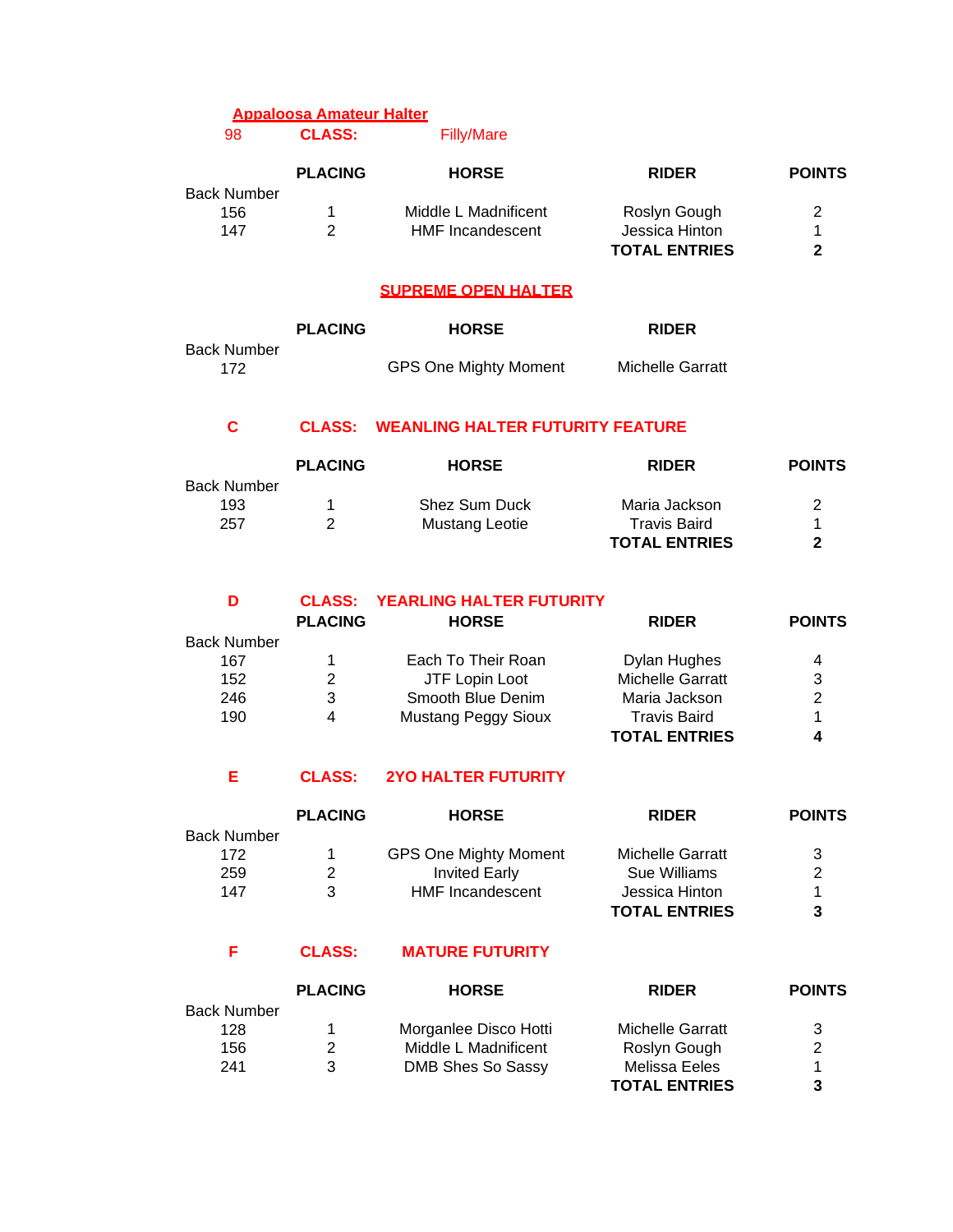# **SUNDAY PERFORMANCE**

**Showmanship**

101 **CLASS:**

Youth (5 to 18yr)

|                                                | <b>PLACING</b>                          | <b>HORSE</b>                                                                                      | <b>RIDER</b>                                                                                 | <b>POINTS</b>                                    |
|------------------------------------------------|-----------------------------------------|---------------------------------------------------------------------------------------------------|----------------------------------------------------------------------------------------------|--------------------------------------------------|
| <b>Back Number</b><br>187<br>263<br>191        | 1<br>$\overline{2}$<br>3                | <b>Mustang Spanish Flirt</b><br><b>Guysons Doctor Tassa</b><br>Mandalong Mango                    | Paige Baird<br>Alex Whitten<br><b>Dylan Power</b><br><b>TOTAL ENTRIES</b>                    | 3<br>$\overline{2}$<br>1<br>3                    |
| 102                                            | <b>CLASS:</b>                           | Amateur                                                                                           |                                                                                              |                                                  |
|                                                | <b>PLACING</b>                          | <b>HORSE</b>                                                                                      | <b>RIDER</b>                                                                                 | <b>POINTS</b>                                    |
| <b>Back Number</b><br>232                      | 1                                       | <b>QXH Bedazzled</b>                                                                              | <b>Trace Paterson</b><br><b>TOTAL ENTRIES</b>                                                | 1<br>1                                           |
| 103                                            | <b>CLASS:</b>                           | <b>Beginner</b>                                                                                   |                                                                                              |                                                  |
|                                                | <b>PLACING</b>                          | <b>HORSE</b>                                                                                      | <b>RIDER</b>                                                                                 | <b>POINTS</b>                                    |
| <b>Back Number</b><br>186<br>187               | 1<br>$\overline{2}$                     | Crumpet<br><b>Mustang Spanish Flirt</b>                                                           | <b>Trudie Walker</b><br><b>Charlot Baird</b><br><b>TOTAL ENTRIES</b>                         | $\overline{2}$<br>$\mathbf{1}$<br>$\overline{2}$ |
| 104                                            | <b>CLASS:</b>                           | <b>Select Amateur</b>                                                                             |                                                                                              |                                                  |
|                                                | <b>PLACING</b>                          | <b>HORSE</b>                                                                                      | <b>RIDER</b>                                                                                 | <b>POINTS</b>                                    |
| <b>Back Number</b><br>113<br>258<br>198<br>166 | 1<br>$\mathbf 2$<br>3<br>$\overline{4}$ | Double Oh Krymsun<br><b>SKS Element Twenty Nine</b><br>Metal of Honor<br><b>Gentle Persuation</b> | Linda Café<br>Jill Thompson<br><b>Lesley Stewart</b><br>Debbie Baker<br><b>TOTAL ENTRIES</b> | 4<br>3<br>$\overline{2}$<br>1<br>4               |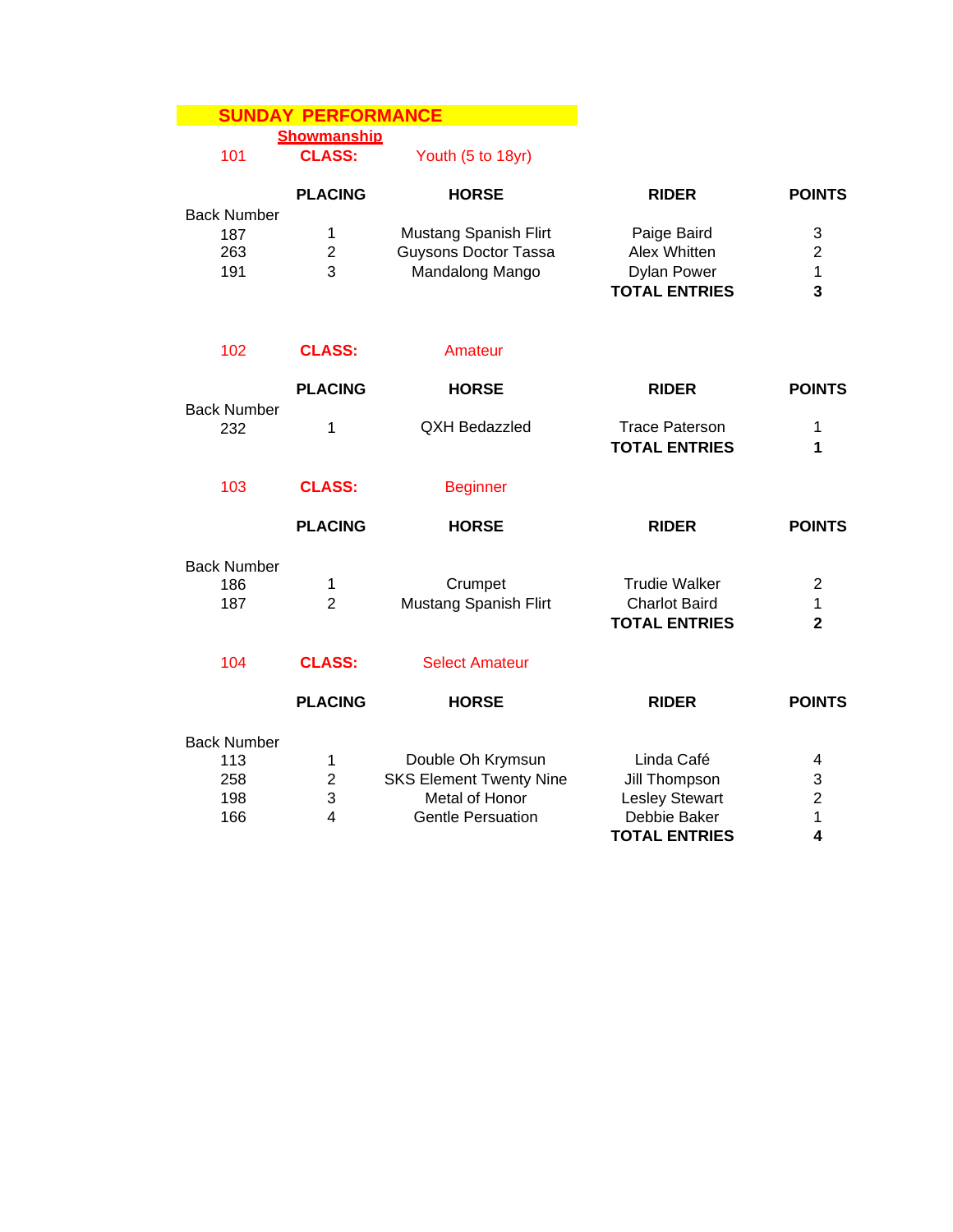# **Lungeline** 105 **CLASS:** Yearling

|                    | <b>PLACING</b> | <b>HORSE</b>               | <b>RIDER</b>         | <b>POINTS</b> |
|--------------------|----------------|----------------------------|----------------------|---------------|
| <b>Back Number</b> |                |                            |                      |               |
| 167                |                | Each To Their Roan         | Dylan Hughes         | 3             |
| 190                | 2              | <b>Mustang Peggy Sioux</b> | <b>Travis Baird</b>  | 2             |
| 246                | 3              | Smooth Blue Denim          | Maria Jackson        |               |
|                    |                |                            | <b>TOTAL ENTRIES</b> | 3             |

#### **G CLASS: YEARLING LUNGELINE FEATURE**

|                    | <b>PLACING</b> | <b>HORSE</b>       | <b>RIDER</b>         | <b>POINTS</b> |
|--------------------|----------------|--------------------|----------------------|---------------|
| <b>Back Number</b> |                |                    |                      |               |
| 167                |                | Each To Their Roan | Dylan Hughes         | 2             |
| 246                |                | Smooth Blue Denim  | Maria Jackson        |               |
|                    |                |                    | <b>TOTAL ENTRIES</b> | 2             |

## **H CLASS: 2YO LUNGELINE FEATURE**

|     | <b>PLACING</b> | <b>HORSE</b>         | <b>RIDER</b>         | <b>POINTS</b> |
|-----|----------------|----------------------|----------------------|---------------|
| 259 |                | <b>Invited Early</b> | Sue Williams         |               |
|     |                |                      | <b>TOTAL ENTRIES</b> |               |

**POINTS** 

|                    | <b>Hunter In Hand</b> |                  |              |
|--------------------|-----------------------|------------------|--------------|
| 107                | <b>CLASS:</b>         | <b>Snr Horse</b> |              |
|                    | <b>PLACING</b>        | <b>HORSE</b>     | <b>RIDER</b> |
| <b>Back Number</b> |                       |                  |              |

| <b>PUVILINAIIINUI</b> |   |                   |                       |   |
|-----------------------|---|-------------------|-----------------------|---|
| 148                   |   | Dark N Sultry     | Barbara Jones         | 4 |
| 207                   | 2 | U Werent Invited  | Kiara Le Cerf         | 3 |
| 113                   | 3 | Double Oh Krymsun | Linda Café            | 2 |
| 232                   | 4 | QXH Bedazzled     | <b>Trace Paterson</b> |   |
|                       |   |                   | <b>TOTAL ENTRIES</b>  | 4 |
|                       |   |                   |                       |   |

| 108 | <b>CLASS:</b> | <b>Jnr Horse</b> |
|-----|---------------|------------------|
|     |               |                  |

|                           | <b>PLACING</b> | <b>HORSE</b>        | <b>RIDER</b>         | <b>POINTS</b> |
|---------------------------|----------------|---------------------|----------------------|---------------|
| <b>Back Number</b><br>190 |                | Mustang Peggy Sioux | Travis Baird         | 1.            |
|                           |                |                     | <b>TOTAL ENTRIES</b> |               |
|                           |                |                     |                      |               |

# 109 **CLASS:** Yearling

|             | <b>PLACING</b> | <b>HORSE</b>        | <b>RIDER</b>         | <b>POINTS</b> |
|-------------|----------------|---------------------|----------------------|---------------|
| Back Number |                |                     |                      |               |
| 190         |                | Mustang Peggy Sioux | Travis Baird         |               |
|             |                |                     | <b>TOTAL ENTRIES</b> |               |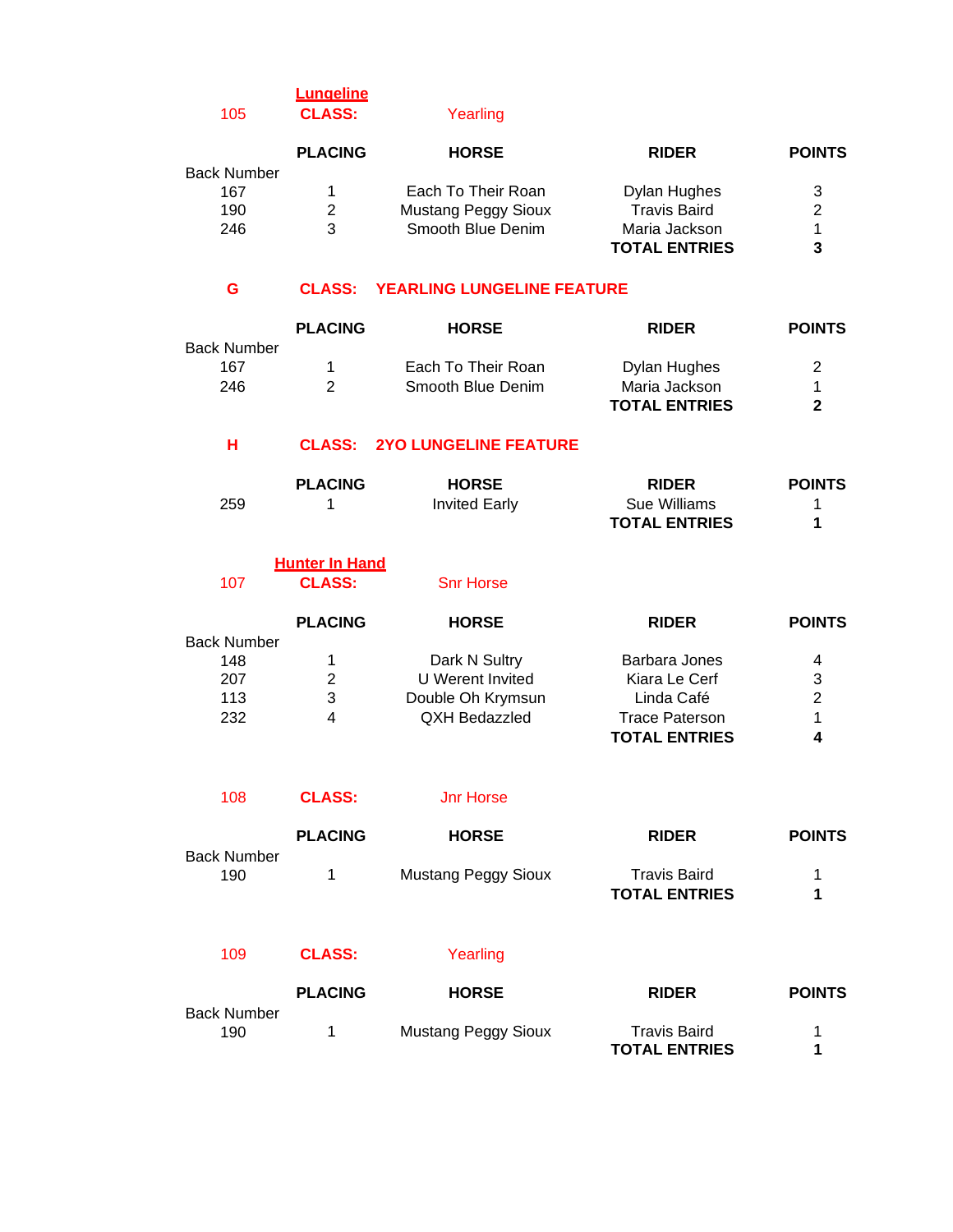## 110 **CLASS:** 2Yr Old

|                           | <b>PLACING</b> | <b>HORSE</b>           | <b>RIDER</b>         | <b>POINTS</b> |
|---------------------------|----------------|------------------------|----------------------|---------------|
| <b>Back Number</b><br>259 | 1              | <b>Invited Early</b>   | Sue Williams         | 2             |
| 150                       | 2              | Tally S One Kool Judge | James Power          | 1             |
|                           |                |                        | <b>TOTAL ENTRIES</b> | $\mathbf{2}$  |
| 111                       | <b>CLASS:</b>  | <b>Beginner</b>        |                      |               |
|                           | <b>PLACING</b> | <b>HORSE</b>           | <b>RIDER</b>         | <b>POINTS</b> |

| <b>Back Number</b> |                       |                      |  |
|--------------------|-----------------------|----------------------|--|
| 186                | Crumpet               | <b>Trudie Walker</b> |  |
| 187                | Mustang Spanish Flirt | <b>Charlot Baird</b> |  |
|                    |                       | <b>TOTAL ENTRIES</b> |  |

| 112                | <b>CLASS:</b>  | Led Hack                   |                      |               |
|--------------------|----------------|----------------------------|----------------------|---------------|
|                    | <b>PLACING</b> | <b>HORSE</b>               | <b>RIDER</b>         | <b>POINTS</b> |
| <b>Back Number</b> |                |                            |                      |               |
| 269                | 1              | DP Born To B Awesome       | <b>Tori Covic</b>    | 4             |
| 148                | 2              | Dark N Sultry              | Barbara Jones        | 3             |
| 156                | 3              | Middle L Madnificent       | Roslyn Gough         | 2             |
| 190                | 4              | <b>Mustang Peggy Sioux</b> | Paige Baird          |               |
|                    |                |                            | <b>TOTAL ENTRIES</b> |               |

| <b>Led Show Hunter</b> |
|------------------------|
|                        |

**Led Hack/Show Halter**

|                    | <b>PLACING</b> | <b>HORSE</b>          | <b>RIDER</b>         | <b>POINTS</b> |
|--------------------|----------------|-----------------------|----------------------|---------------|
| <b>Back Number</b> |                |                       |                      |               |
| 207                |                | U Werent Invited      | Kiara Le Cerf        | 3             |
| 186                | 2              | Crumpet               | <b>Trudie Walker</b> | 2             |
| 187                | 3              | Mustang Spanish Flirt | Paige Baird          |               |
|                    |                |                       | <b>TOTAL ENTRIES</b> | 3             |

#### **CLASS: CHAMP/RES LED HACK/SHOW HUNTER**

|                    | <b>PLACING</b>             | <b>HORSE</b>               | <b>RIDER</b>            |               |
|--------------------|----------------------------|----------------------------|-------------------------|---------------|
| <b>Back Number</b> |                            |                            |                         |               |
| 269                |                            | DP Born To B Awesome       | <b>Tori Covic</b>       |               |
| 207                |                            | U Werent Invited           | Kiara Le Cerf           |               |
|                    | <b>Hunter Under Saddle</b> |                            |                         |               |
| 114                | <b>CLASS:</b>              | Open Walk/Trot             |                         |               |
|                    | <b>PLACING</b>             | <b>HORSE</b>               | <b>RIDER</b>            | <b>POINTS</b> |
| <b>Back Number</b> |                            |                            |                         |               |
| 188                | 1                          | Command To Hug             | <b>Berneice Edwards</b> | 5             |
| 26                 | 2                          | <b>Tigers Sweet Invite</b> | Stephanie Watson        | 4             |
| 273                | 3                          | Ima Painted Chevy          | Allan Briskey           | 3             |
| 232                | 4                          | <b>QXH Bedazzled</b>       | <b>Trace Paterson</b>   | 2             |

148 5 Dark N Sultry Barbara Jones 1

**TOTAL ENTRIES 5**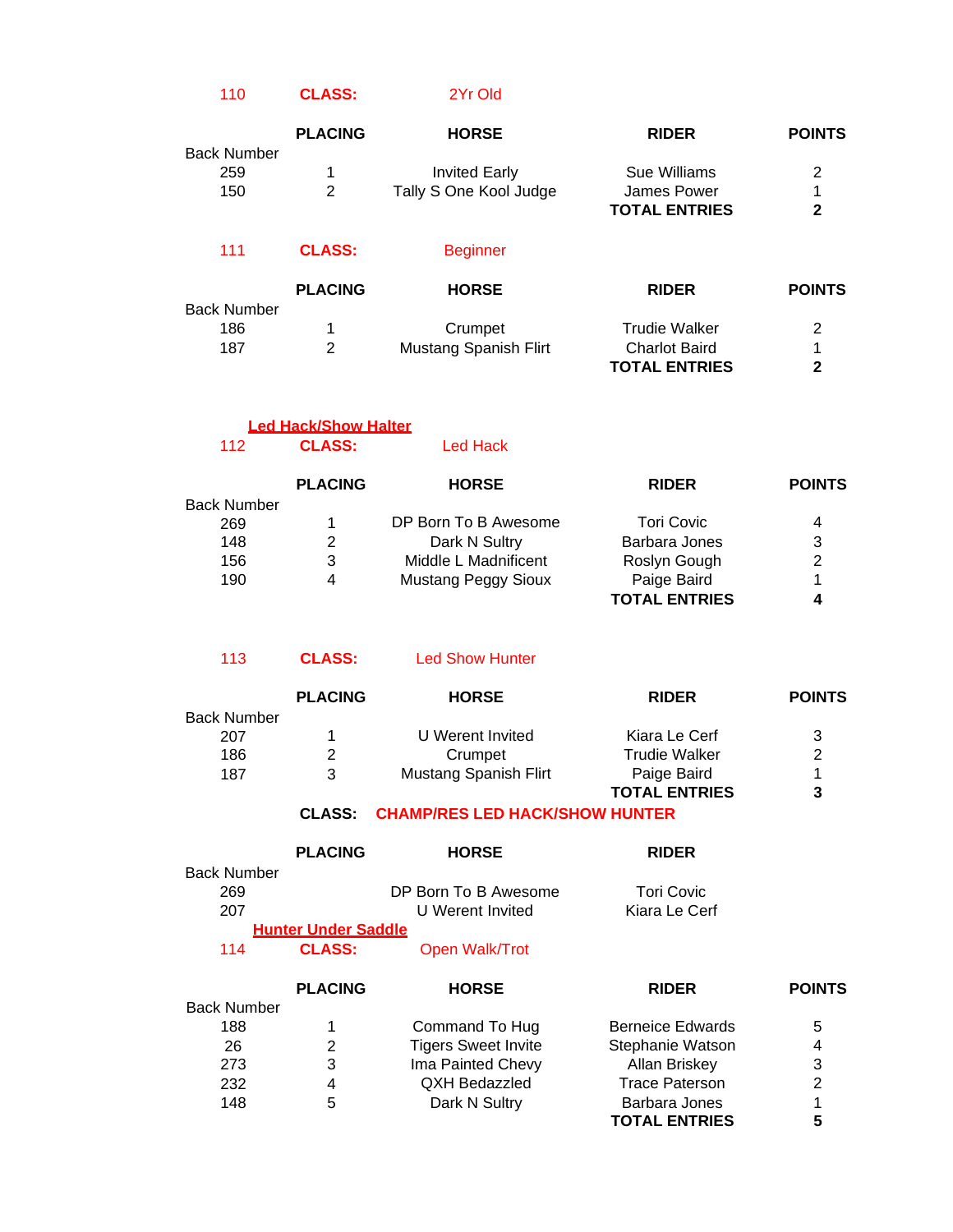| 115                       | <b>CLASS:</b>  | <b>Beginner Walk/Trot</b>  |                                               |                |
|---------------------------|----------------|----------------------------|-----------------------------------------------|----------------|
|                           | <b>PLACING</b> | <b>HORSE</b>               | <b>RIDER</b>                                  | <b>POINTS</b>  |
| <b>Back Number</b><br>186 | 1              | Crumpet                    | <b>Trudie Walker</b><br><b>TOTAL ENTRIES</b>  | 1<br>1         |
| 117                       | <b>CLASS:</b>  | Youth (7 to 18yr)          |                                               |                |
| <b>Back Number</b>        | <b>PLACING</b> | <b>HORSE</b>               | <b>RIDER</b>                                  | <b>POINTS</b>  |
| 191                       | 1              | Mandalong Mango            | <b>Dylan Power</b><br><b>TOTAL ENTRIES</b>    | 1<br>1         |
| 120                       | <b>CLASS:</b>  | <b>Junior Horse</b>        |                                               |                |
|                           | <b>PLACING</b> | <b>HORSE</b>               | <b>RIDER</b>                                  | <b>POINTS</b>  |
| <b>Back Number</b><br>273 | 1              | Ima Painted Chevy          | Allan Briskey<br><b>TOTAL ENTRIES</b>         | 1<br>1         |
| 121                       | <b>CLASS:</b>  | <b>Beginner</b>            |                                               |                |
|                           | <b>PLACING</b> | <b>HORSE</b>               | <b>RIDER</b>                                  | <b>POINTS</b>  |
| <b>Back Number</b><br>186 | 1              | Crumpet                    | <b>Trudie Walker</b><br><b>TOTAL ENTRIES</b>  | 1<br>1         |
| 122                       | <b>CLASS:</b>  | Amateur                    |                                               |                |
|                           | <b>PLACING</b> | <b>HORSE</b>               | <b>RIDER</b>                                  | <b>POINTS</b>  |
| <b>Back Number</b><br>232 | 1              | <b>QXH Bedazzled</b>       | <b>Trace Paterson</b><br><b>TOTAL ENTRIES</b> | 1<br>1         |
| 123                       | <b>CLASS:</b>  | <b>Senior Horse</b>        |                                               |                |
| <b>Back Number</b>        | <b>PLACING</b> | <b>HORSE</b>               | <b>RIDER</b>                                  | <b>POINTS</b>  |
| 26                        | 1              | <b>Tigers Sweet Invite</b> | Stephanie Watson                              | 5              |
| 113                       | $\overline{c}$ | Double Oh Krymsun          | Linda Café                                    | 4              |
| 166                       | 3              | <b>Gentle Persuation</b>   | Debbie Baker                                  | 3              |
| 232                       | 4              | <b>QXH Bedazzled</b>       | <b>Trace Paterson</b>                         | $\overline{2}$ |
| 148                       | 5              | Dark N Sultry              | Barbara Jones                                 | 1              |
|                           |                |                            | <b>TOTAL ENTRIES</b>                          | 5              |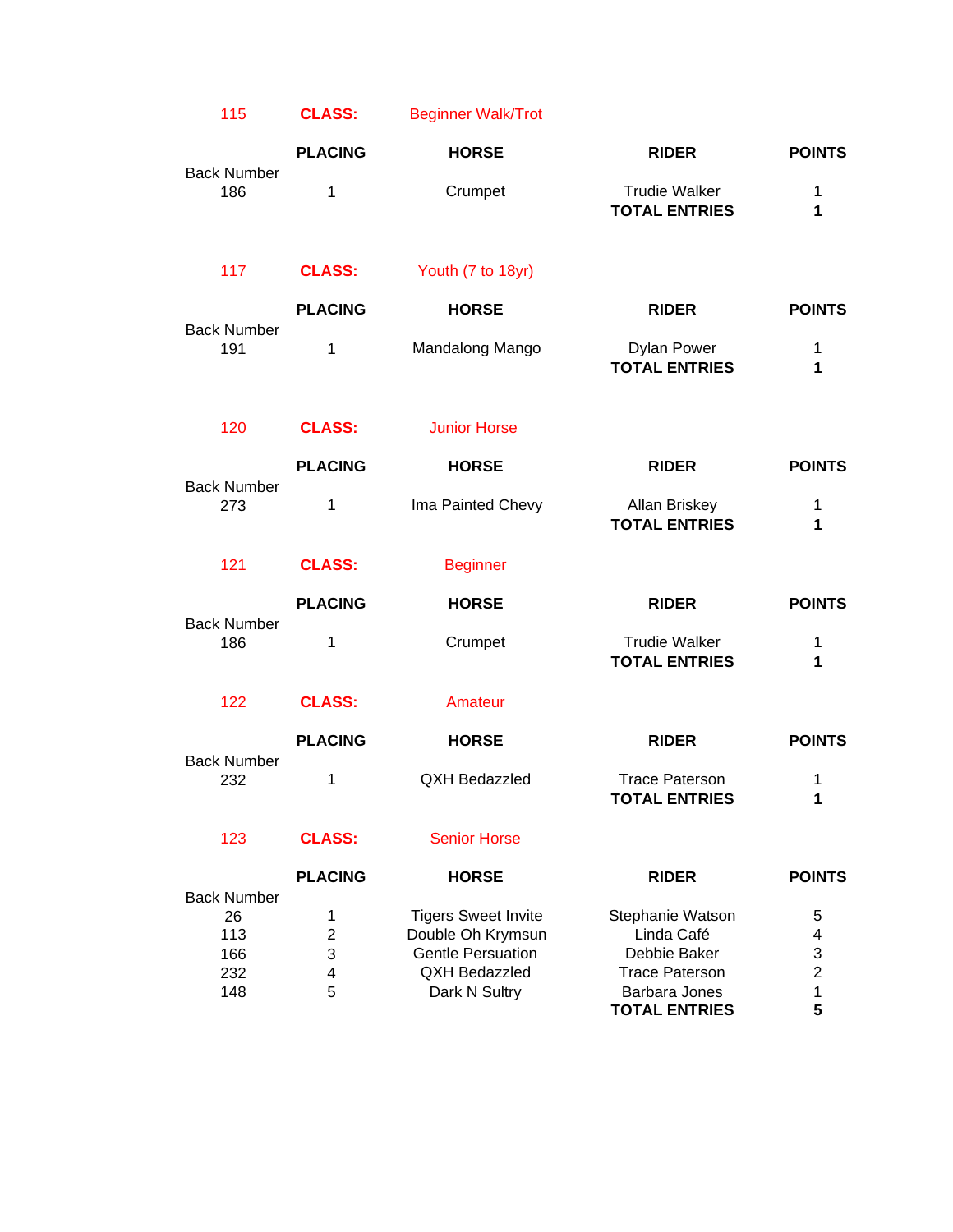#### 124 **CLASS:** Select Amateur

|             | <b>PLACING</b> | <b>HORSE</b>             | <b>RIDER</b>         | <b>POINTS</b> |
|-------------|----------------|--------------------------|----------------------|---------------|
| Back Number |                |                          |                      |               |
| 113         |                | Double Oh Krymsun        | Linda Café           | 2             |
| 166         |                | <b>Gentle Persuation</b> | Debbie Baker         |               |
|             |                |                          | <b>TOTAL ENTRIES</b> | ŋ             |

## **I CLASS: ALL AGE HUNTER UNDER SADDLE FEATURE**

|                    | <b>PLACING</b> | <b>HORSE</b>               | <b>RIDER</b>            | <b>POINTS</b> |
|--------------------|----------------|----------------------------|-------------------------|---------------|
| <b>Back Number</b> |                |                            |                         |               |
| 188                |                | Command To Hug             | <b>Berneice Edwards</b> | 6             |
| 26                 | 2              | <b>Tigers Sweet Invite</b> | Debbie Watson           | 5             |
| 273                | 3              | Ima Painted Chevy          | Allan Briskey           | 4             |
| 113                | 4              | Double Oh Krymsun          | Linda Café              | 3             |
| 232                | 5              | <b>QXH Bedazzled</b>       | <b>Trace Paterson</b>   | 2             |
| 148                | 6              | Dark N Sultry              | Barbara Jones           |               |
|                    |                |                            | <b>TOTAL ENTRIES</b>    | 6             |

| 126                       | <b>CLASS:</b>  | Amateur       |                |               |
|---------------------------|----------------|---------------|----------------|---------------|
|                           | <b>PLACING</b> | <b>HORSE</b>  | <b>RIDER</b>   | <b>POINTS</b> |
| <b>Back Number</b><br>232 |                | QXH Bedazzled | Trace Paterson |               |

| 127                | <b>CLASS:</b>  | <b>Beginner</b>       |                                              |               |
|--------------------|----------------|-----------------------|----------------------------------------------|---------------|
| <b>Back Number</b> | <b>PLACING</b> | <b>HORSE</b>          | <b>RIDER</b>                                 | <b>POINTS</b> |
| 186                | 1              | Crumpet               | <b>Trudie Walker</b><br><b>TOTAL ENTRIES</b> | 1<br>1        |
| 128                | <b>CLASS:</b>  | <b>Select Amateur</b> |                                              |               |
|                    | <b>PLACING</b> | <b>HORSE</b>          | <b>RIDER</b>                                 | <b>POINTS</b> |

**TOTAL ENTRIES 1**

| <b>Back Number</b> |                          |                      |  |
|--------------------|--------------------------|----------------------|--|
| 113                | Double Oh Krymsun        | Linda Café           |  |
| 166                | <b>Gentle Persuation</b> | Debbie Baker         |  |
|                    |                          | <b>TOTAL ENTRIES</b> |  |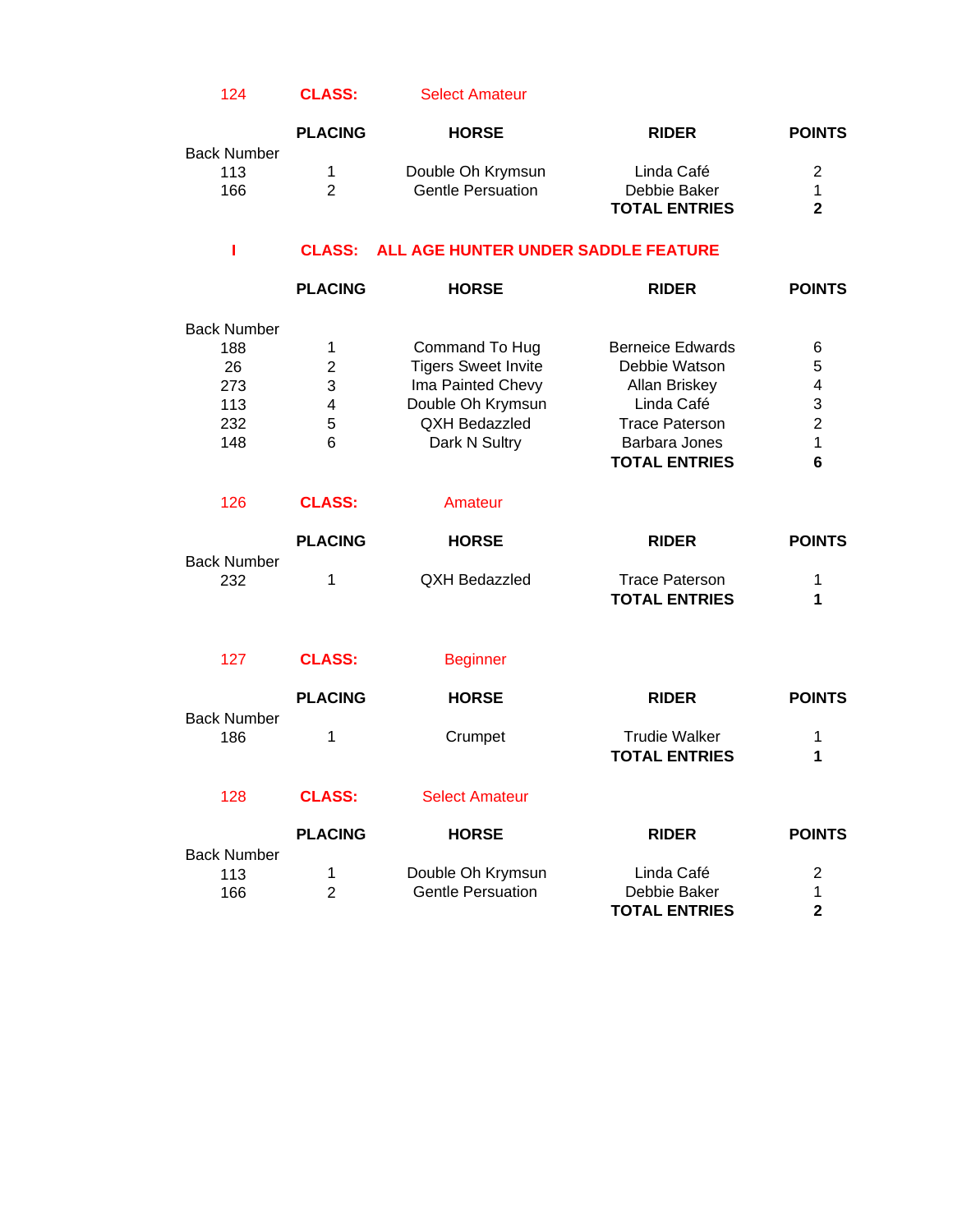| 130                              | <b>Ridden Hack</b><br><b>CLASS:</b> | All Age                             |                                                                |                        |
|----------------------------------|-------------------------------------|-------------------------------------|----------------------------------------------------------------|------------------------|
|                                  | <b>PLACING</b>                      | <b>HORSE</b>                        | <b>RIDER</b>                                                   | <b>POINTS</b>          |
| <b>Back Number</b><br>26         | 1                                   | <b>Tigers Sweet Invite</b>          | Debbie Watson<br><b>TOTAL ENTRIES</b>                          | 1<br>1                 |
| 132                              | <b>CLASS:</b>                       | Amateur                             |                                                                |                        |
|                                  | <b>PLACING</b>                      | <b>HORSE</b>                        | <b>RIDER</b>                                                   | <b>POINTS</b>          |
| <b>Back Number</b><br>26         | 1                                   | <b>Tigers Sweet Invite</b>          | Stephanie Watson<br><b>TOTAL ENTRIES</b>                       | 1<br>1                 |
| 134                              | <b>CLASS:</b>                       | Youth (7 to 18yr)                   |                                                                |                        |
|                                  | <b>PLACING</b>                      | <b>HORSE</b>                        | <b>RIDER</b>                                                   | <b>POINTS</b>          |
| <b>Back Number</b><br>191        | 1                                   | Mandalong Mango                     | <b>Dylan Power</b><br><b>TOTAL ENTRIES</b>                     | 1<br>1                 |
| 136                              | <b>CLASS:</b>                       | Leadline (3 to 6yr)                 |                                                                |                        |
|                                  | <b>PLACING</b>                      | <b>HORSE</b>                        | <b>RIDER</b>                                                   | <b>POINTS</b>          |
| <b>Back Number</b><br>187        | 1                                   | Mustang Spanish Flirt               | <b>Ivy Baird</b><br><b>TOTAL ENTRIES</b>                       | 1<br>1                 |
| 137                              | <b>Trail</b><br><b>CLASS:</b>       | <b>Yearling Led</b>                 |                                                                |                        |
|                                  | <b>PLACING</b>                      | <b>HORSE</b>                        | <b>RIDER</b>                                                   | <b>POINTS</b>          |
| <b>Back Number</b><br>190        | 1                                   | <b>Mustang Peggy Sioux</b>          | <b>Travis Baird</b><br><b>TOTAL ENTRIES</b>                    | 1<br>1                 |
| 138                              | <b>CLASS:</b>                       | 2Yr Old Led *                       |                                                                |                        |
|                                  | <b>PLACING</b>                      | <b>HORSE</b>                        | <b>RIDER</b>                                                   | <b>POINTS</b>          |
| <b>Back Number</b><br>150        | 1                                   | Tally S One Kool Judge              | James Power<br><b>TOTAL ENTRIES</b>                            | 1<br>1                 |
| 140                              | <b>CLASS:</b>                       | Open Walk/Jog                       |                                                                |                        |
|                                  | <b>PLACING</b>                      | <b>HORSE</b>                        | <b>RIDER</b>                                                   | <b>POINTS</b>          |
| <b>Back Number</b><br>198<br>135 | 1<br>$\overline{2}$                 | Metal of Honor<br>Havin A Good Time | <b>Lesley Stewart</b><br>Linda Gillroy<br><b>TOTAL ENTRIES</b> | 2<br>1<br>$\mathbf{2}$ |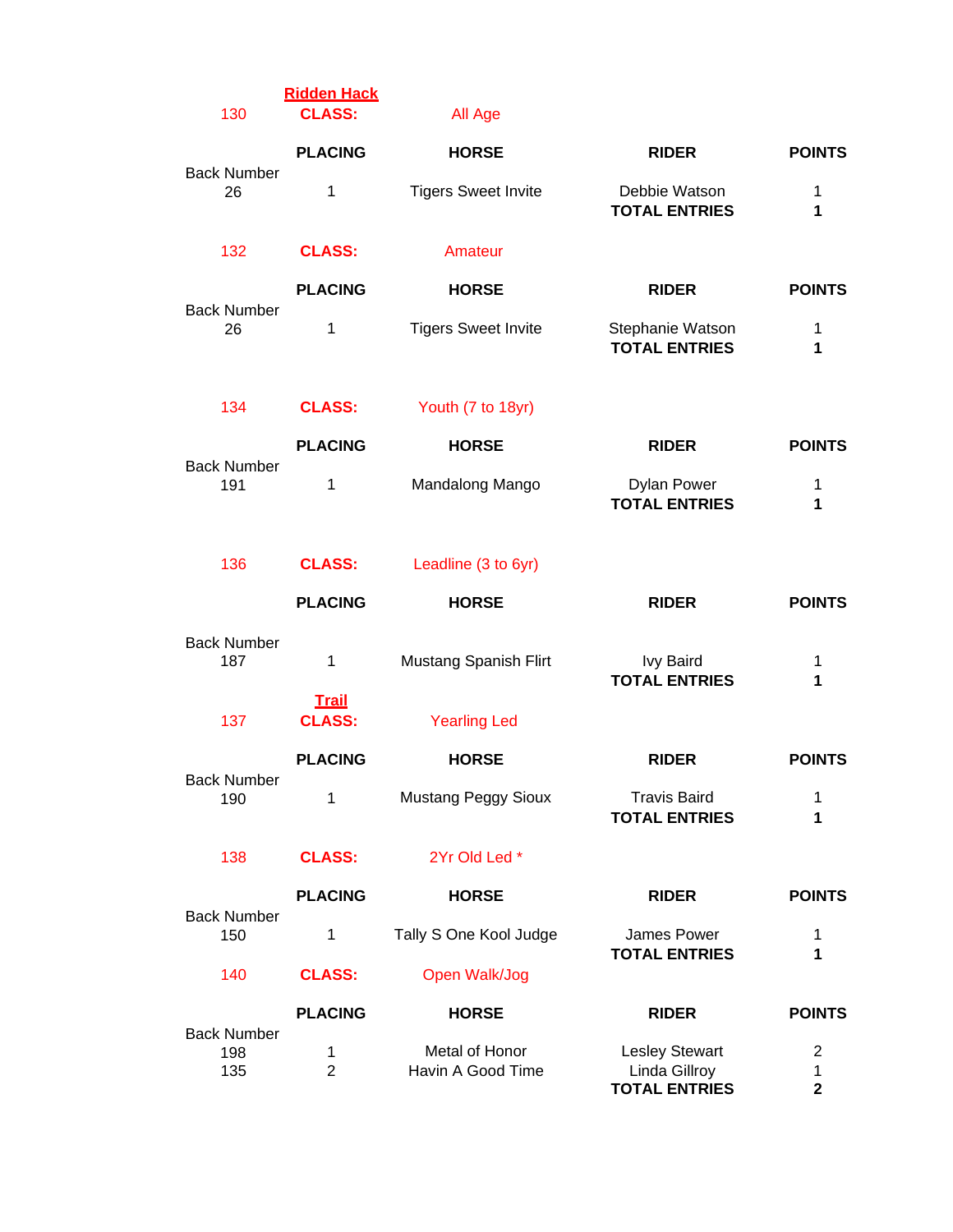# 142 **CLASS:** Beginner Walk/Jog

|                                  | <b>PLACING</b>                           | <b>HORSE</b>                                  | <b>RIDER</b>                                                  | <b>POINTS</b>                                   |
|----------------------------------|------------------------------------------|-----------------------------------------------|---------------------------------------------------------------|-------------------------------------------------|
| <b>Back Number</b><br>207<br>186 | 1<br>$\overline{2}$                      | <b>U</b> Werent Invited<br>Crumpet            | Kiara Le Cerf<br><b>Trudie Walker</b><br><b>TOTAL ENTRIES</b> | $\overline{2}$<br>$\mathbf 1$<br>$\mathbf{2}$   |
| 143                              | <b>CLASS:</b>                            | All Age                                       |                                                               |                                                 |
|                                  | <b>PLACING</b>                           | <b>HORSE</b>                                  | <b>RIDER</b>                                                  | <b>POINTS</b>                                   |
| <b>Back Number</b><br>113        | 1                                        | Double Oh Krymsun                             | Linda Café<br><b>TOTAL ENTRIES</b>                            | 1<br>1                                          |
| 144                              | <b>CLASS:</b>                            | Youth (7 to 18yr)                             |                                                               |                                                 |
|                                  | <b>PLACING</b>                           | <b>HORSE</b>                                  | <b>RIDER</b>                                                  | <b>POINTS</b>                                   |
| <b>Back Number</b><br>263        | 1                                        | <b>Guysons Doctor Tassa</b>                   | Alex Whitten<br><b>TOTAL ENTRIES</b>                          | 1<br>1                                          |
| 148                              | <b>CLASS:</b>                            | <b>Beginner</b>                               |                                                               |                                                 |
|                                  | <b>PLACING</b>                           | <b>HORSE</b>                                  | <b>RIDER</b>                                                  | <b>POINTS</b>                                   |
| <b>Back Number</b><br>207<br>186 | 1<br>$\overline{2}$                      | <b>U</b> Werent Invited<br>Crumpet            | Kiara Le Cerf<br><b>Trudie Walker</b><br><b>TOTAL ENTRIES</b> | $\overline{c}$<br>1<br>$\overline{2}$           |
| 150                              | <b>CLASS:</b>                            | <b>Senior Horse</b>                           |                                                               |                                                 |
|                                  | <b>PLACING</b>                           | <b>HORSE</b>                                  | <b>RIDER</b>                                                  | <b>POINTS</b>                                   |
| <b>Back Number</b><br>113<br>166 | 1<br>$\overline{2}$                      | Double Oh Krymsun<br><b>Gentle Persuation</b> | Linda Café<br>Debbie Baker<br><b>TOTAL ENTRIES</b>            | $\overline{2}$<br>1<br>$\mathbf{2}$             |
| 151                              | <b>CLASS:</b>                            | <b>Select Amateur</b>                         |                                                               |                                                 |
| <b>Back Number</b>               | <b>PLACING</b>                           | <b>HORSE</b>                                  | <b>RIDER</b>                                                  | <b>POINTS</b>                                   |
| 113<br>166                       | 1<br>$\overline{2}$                      | Double Oh Krymsun<br><b>Gentle Persuation</b> | Linda Café<br>Debbie Baker<br><b>TOTAL ENTRIES</b>            | $\overline{2}$<br>$\mathbf 1$<br>$\overline{2}$ |
| 152                              | <b>Western Pleasure</b><br><b>CLASS:</b> | Leadline                                      |                                                               |                                                 |
|                                  | <b>PLACING</b>                           | <b>HORSE</b>                                  | <b>RIDER</b>                                                  | <b>POINTS</b>                                   |
| <b>Back Number</b><br>187        | 1                                        | Mustang Spanish Flirt                         | <b>Ivy Baird</b><br><b>TOTAL ENTRIES</b>                      | 1<br>1                                          |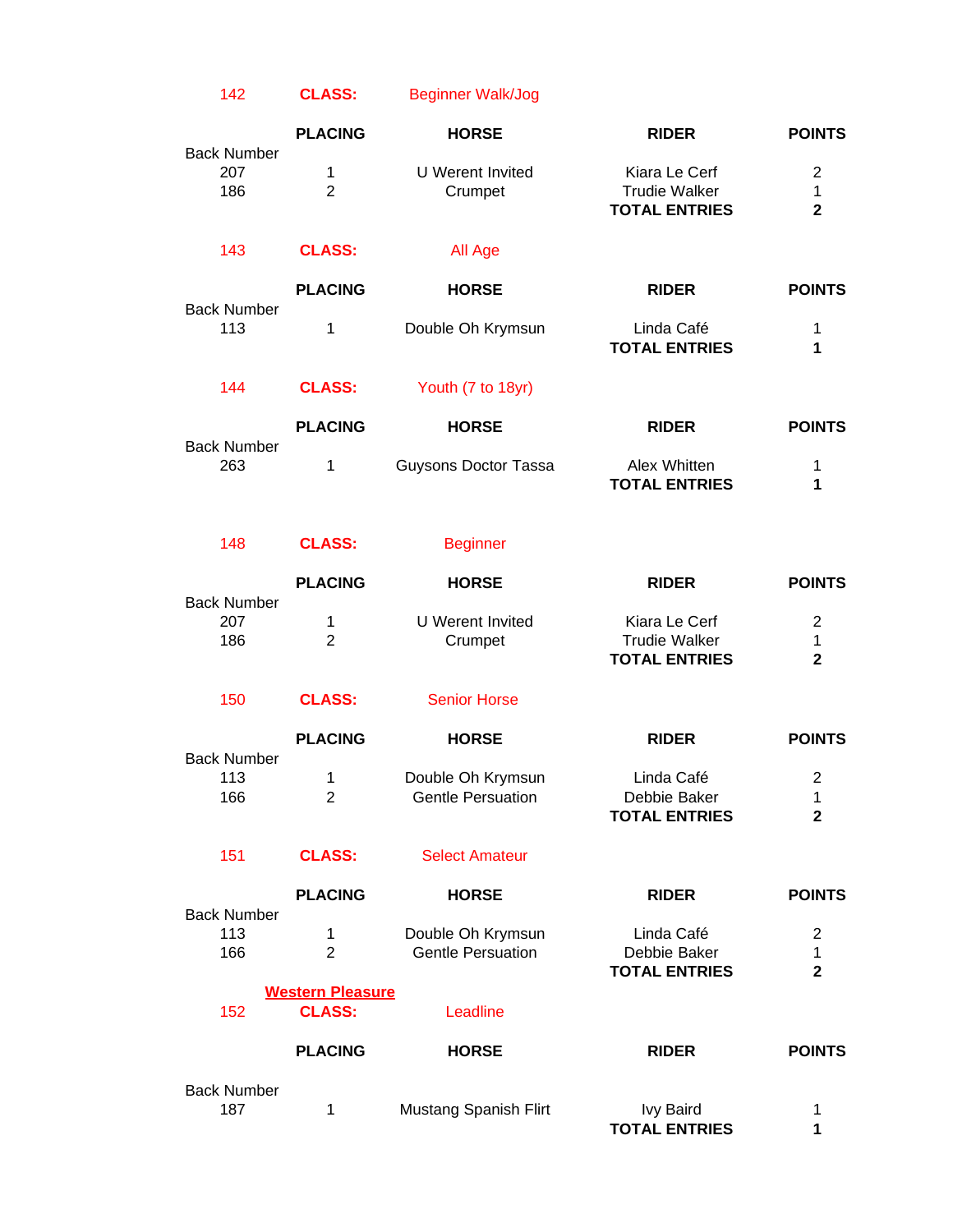153 **CLASS:** Open Walk/Jog

|                    | <b>PLACING</b> | <b>HORSE</b>      | <b>RIDER</b>          | <b>POINTS</b> |
|--------------------|----------------|-------------------|-----------------------|---------------|
| <b>Back Number</b> |                |                   |                       |               |
| 135                |                | Havin A Good Time | Linda Gillroy         | 4             |
| 273                | 2              | Ima Painted Chevy | Allan Briskey         | 3             |
| 188                | 3              | Command To Hug    | Leanne McCulloch      | 2             |
| 198                | 4              | Metal of Honor    | <b>Lesley Stewart</b> | 1             |
|                    |                |                   | <b>TOTAL ENTRIES</b>  |               |

| 154                              | <b>CLASS:</b>       | <b>Beginner Walk/Jog</b>    |                                                                    |                                                |
|----------------------------------|---------------------|-----------------------------|--------------------------------------------------------------------|------------------------------------------------|
|                                  | <b>PLACING</b>      | <b>HORSE</b>                | <b>RIDER</b>                                                       | <b>POINTS</b>                                  |
| <b>Back Number</b><br>186        | 1                   | Crumpet                     | <b>Trudie Walker</b><br><b>TOTAL ENTRIES</b>                       | 1<br>1                                         |
| 156                              | <b>CLASS:</b>       | Youth (7 to 18yr)           |                                                                    |                                                |
|                                  | <b>PLACING</b>      | <b>HORSE</b>                | <b>RIDER</b>                                                       | <b>POINTS</b>                                  |
| <b>Back Number</b><br>263        | 1                   | <b>Guysons Doctor Tassa</b> | Alex Whitten<br><b>TOTAL ENTRIES</b>                               | 1<br>1                                         |
| 158                              | <b>CLASS:</b>       | 3 Year Old                  |                                                                    |                                                |
|                                  | <b>PLACING</b>      | <b>HORSE</b>                | <b>RIDER</b>                                                       | <b>POINTS</b>                                  |
| <b>Back Number</b><br>120        | 1                   | <b>Strawberry Wine</b>      | Zoe Wilson<br><b>TOTAL ENTRIES</b>                                 | 1<br>1                                         |
| 159                              | <b>CLASS:</b>       | <b>Junior Horse</b>         |                                                                    |                                                |
|                                  | <b>PLACING</b>      | <b>HORSE</b>                | <b>RIDER</b>                                                       | <b>POINTS</b>                                  |
| <b>Back Number</b><br>273        | 1                   | Ima Painted Chevy           | Allan Briskey<br><b>TOTAL ENTRIES</b>                              | 1<br>1                                         |
| 160                              | <b>CLASS:</b>       | <b>Beginner</b>             |                                                                    |                                                |
|                                  | <b>PLACING</b>      | <b>HORSE</b>                | <b>RIDER</b>                                                       | <b>POINTS</b>                                  |
| <b>Back Number</b><br>186<br>191 | 1<br>$\overline{2}$ | Crumpet<br>Mandalong Mango  | <b>Trudie Walker</b><br><b>Dylan Power</b><br><b>TOTAL ENTRIES</b> | $\overline{c}$<br>1<br>$\overline{\mathbf{2}}$ |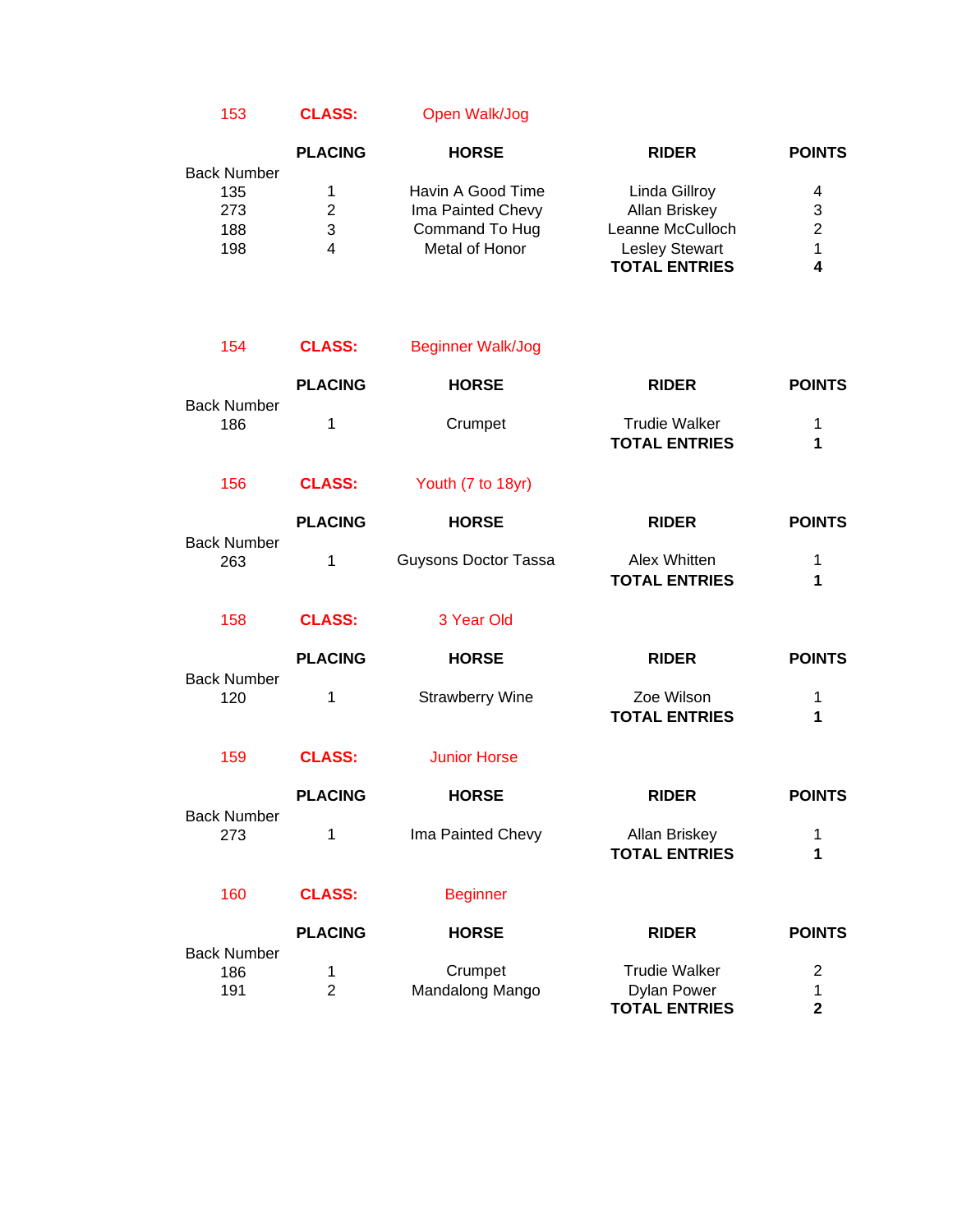#### 161 **CLASS:** Amateur

|             | <b>PLACING</b> | <b>HORSE</b>           | <b>RIDER</b>         | <b>POINTS</b>  |
|-------------|----------------|------------------------|----------------------|----------------|
| Back Number |                |                        |                      |                |
| 120         | 1              | <b>Strawberry Wine</b> | Zoe Wilson           | 2              |
| 188         | $\overline{2}$ | Command To Hug         | Leanne McCulloch     |                |
|             |                |                        | <b>TOTAL ENTRIES</b> | $\mathbf{c}$   |
| 162         | <b>CLASS:</b>  | <b>Senior Horse</b>    |                      |                |
|             | <b>PLACING</b> | <b>HORSE</b>           | <b>RIDER</b>         | <b>POINTS</b>  |
| Back Number |                |                        |                      |                |
| 188         | 1              | Command To Hug         | Allan Briskey        | 3              |
| 113         | $\overline{2}$ | Double Oh Krymsun      | Linda Café           | $\overline{2}$ |
| 135         | 3              | Havin A Good Time      | Linda Gillroy        |                |
|             |                |                        | <b>TOTAL ENTRIES</b> | 3              |
| 163         | <b>CLASS:</b>  | <b>Select Amateur</b>  |                      |                |
|             |                |                        |                      |                |

|                    | <b>PLACING</b> | <b>HORSE</b>      | <b>RIDER</b>         | <b>POINTS</b> |
|--------------------|----------------|-------------------|----------------------|---------------|
| <b>Back Number</b> |                |                   |                      |               |
| 135                |                | Havin A Good Time | Linda Gillroy        | 2             |
| 113                |                | Double Oh Krymsun | Linda Café           |               |
|                    |                |                   | <b>TOTAL ENTRIES</b> |               |

# **J ALL AGE WESTERN PLEASURE FEATURE**

|                    | <b>PLACING</b> | <b>HORSE</b>           | <b>RIDER</b>            | <b>POINTS</b> |
|--------------------|----------------|------------------------|-------------------------|---------------|
| <b>Back Number</b> |                |                        |                         |               |
| 135                |                | Havin A Good Time      | <b>Berneice Edwards</b> | 4             |
| 273                | 2              | Ima Painted Chevy      | Allan Briskey           | 3             |
| 188                | 3              | Command To Hug         | Leanne McCulloch        | 2             |
| 120                | 4              | <b>Strawberry Wine</b> | Zoe Wilson              |               |
|                    |                |                        | <b>TOTAL ENTRIES</b>    |               |

|                    | Western Horsemanship |                   |                                    |               |
|--------------------|----------------------|-------------------|------------------------------------|---------------|
| 164                | CLASS:               | All Age           |                                    |               |
|                    | <b>PLACING</b>       | <b>HORSE</b>      | <b>RIDER</b>                       | <b>POINTS</b> |
| Back Number<br>113 |                      | Double Oh Krymsun | Linda Café<br><b>TOTAL ENTRIES</b> | 4             |